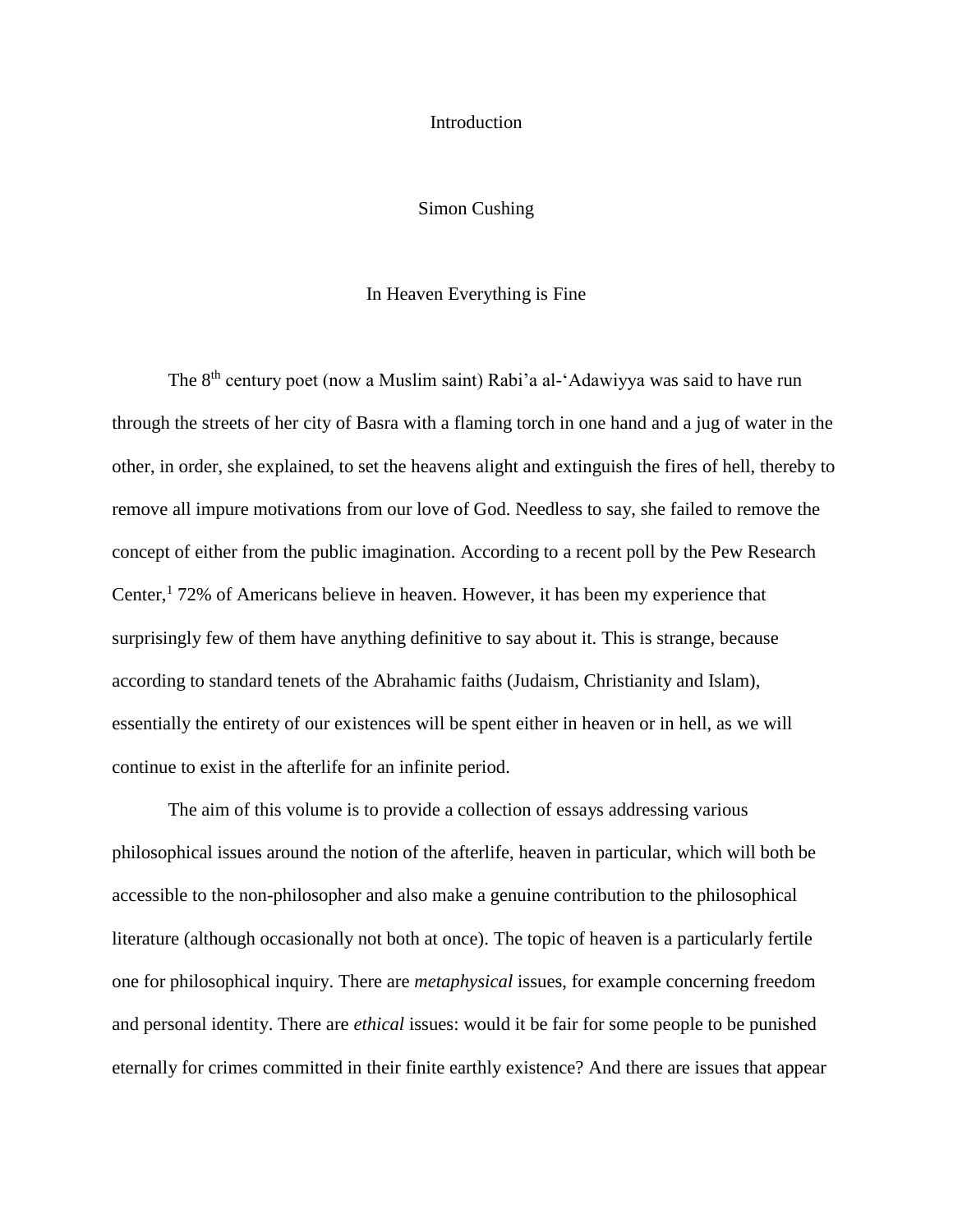to straddle the fact/value divide: what kind of happiness could survive the knowledge of the suffering of those not in heaven? How should a belief in heaven and/or hell affect one's behavior while on earth? Should such a belief motivate one to act well, and if so, is this a "pure" motive, such that one should be praised for one's resulting good behavior?

While there are several themes that recur throughout, the essays in this collection can be grouped into clusters according to their dominant topic. We begin with a set of essays on the difficulties that surround the idea that a being in heaven could be the same person as a being that previously existed (and died) on earth. That is, the question of how one could actually get to heaven. Part of the puzzle about this issue is simply the question of personal identity across time, a topic that has been a favorite for philosophers for a very long time. To illustrate why this is an interesting question, it helps to be looking at a photograph of oneself as a small child. "That's me," one thinks. But in virtue of *what* is it me? It doesn't look much like me – the proportions are all wrong, for one thing. And if the picture is old enough, and it's a baby, it might be hard to tell – one might need to ask one's parents "is this me or my sister?" It is assumed that, if they say it's you, it really is. But again, what *makes* it you? The simple answer is to say that that child grew into you. But what does that mean? Does it mean you're made of the same stuff? Well, as probably most people know, you aren't. I once heard that around 80% of household dust is human skin cells, and while this is almost certainly wrong, it is nonetheless true to say that we shed cells all the time, and are constantly growing new ones. Another "well-known fact" is that over a seven year span we have replaced every cell in our bodies.<sup>2</sup> So you have at best a tiny number of cells in common with that child in the photo. But this does not shake your conviction that it is you. So being the same person over time does not depend on being made of exactly the same stuff. So, what then? One popular answer is that something does persist unchanged through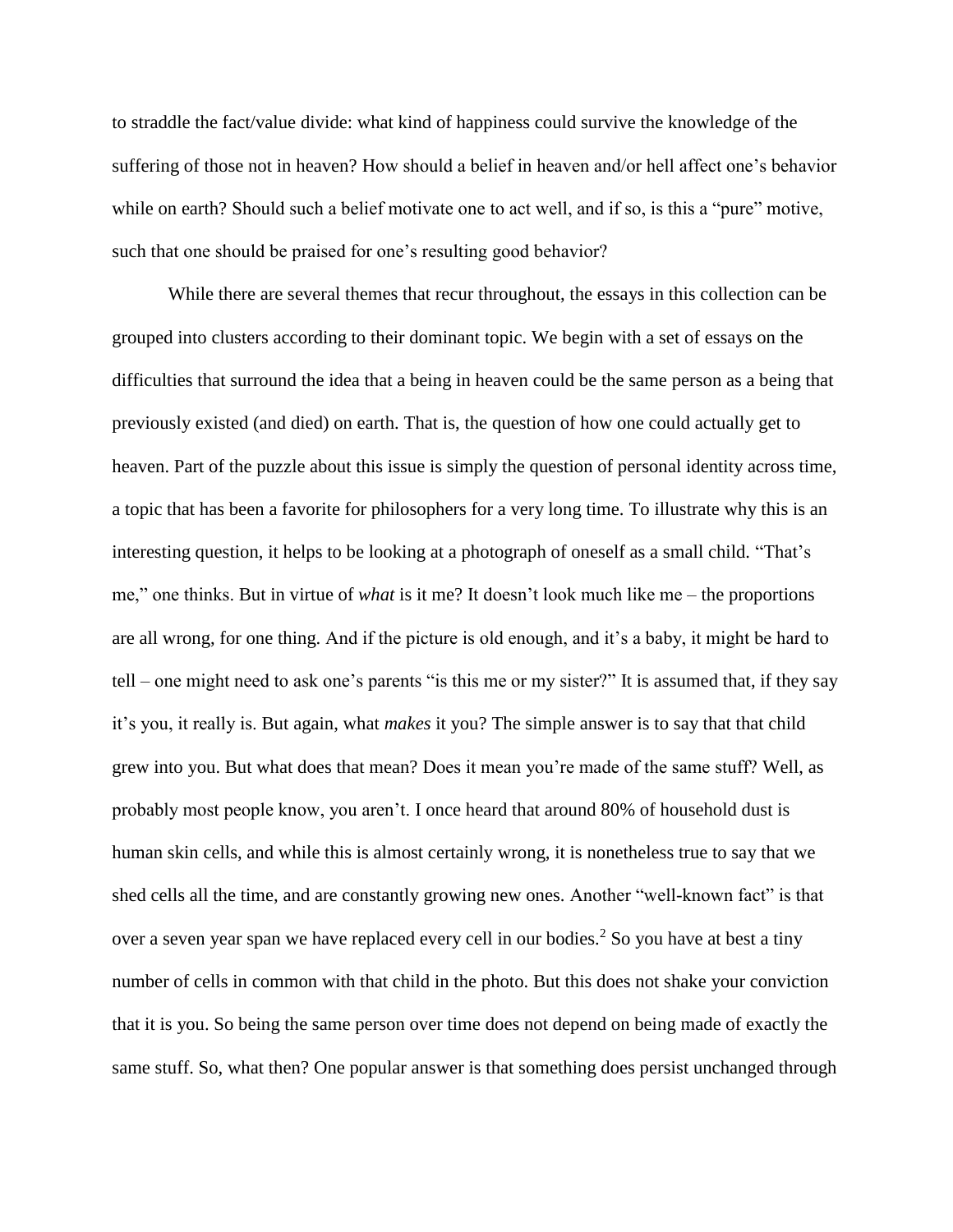all these bodily changes, and it is one's *soul*. In popular discourse it is often unclear what a soul might amount to. There is a *Simpsons* episode where Bart sells his soul to Millhouse, foolishly thinking that he does not have one, and comes to regret it very quickly.<sup>3</sup> Whether or not he regrets it, however, this notion of a soul will not underpin an account of being the same person, because Bart is able to remain Bart without his soul, whereas were one's personal identity to depend on one's soul, then Bart would go wherever his soul went. And in fact, since at least the time of the great ancient Greek philosopher Plato, philosophers have tended to equate the soul with an immaterial substance that is able to think and (usually) feel and have sensations. This view, a version of which was famously defended by René "I think, therefore I am" Descartes, appears to offer hope to those wishing to survive the death of their bodies.

The English philosopher John Locke, however, whose discussion of personal identity in his monumental *Essay Concerning Human Understanding* laid the groundwork for practically all debate that followed, rejected the theory that an unchanging immaterial stuff is what allows me to persist through time just as thoroughly as the idea that I am an unchanging material thing. He told a story of meeting a "Christian Platonist" (nowadays they would be a standard Christian, as the Platonic idea that we have souls has become mainstream since his time) who claimed to have Socrates's soul. On the soul theory, this would make that person Socrates. Socrates himself would have been standing there (albeit clad in a new body) addressing Locke. But this person did not claim to *be* Socrates, just to have his soul. This suggests that the soul is not the determining factor. Nor is it even a necessary factor, Locke went on to argue, because for all we know we have "soul cells" that we shed as often as bodily cells, and our soul is rebuilt continually like our body. How could we tell if our soul is immaterial and thus undetectable by any of our senses? Locke's theory was that it was the *psychological contents* of one's mind (which could be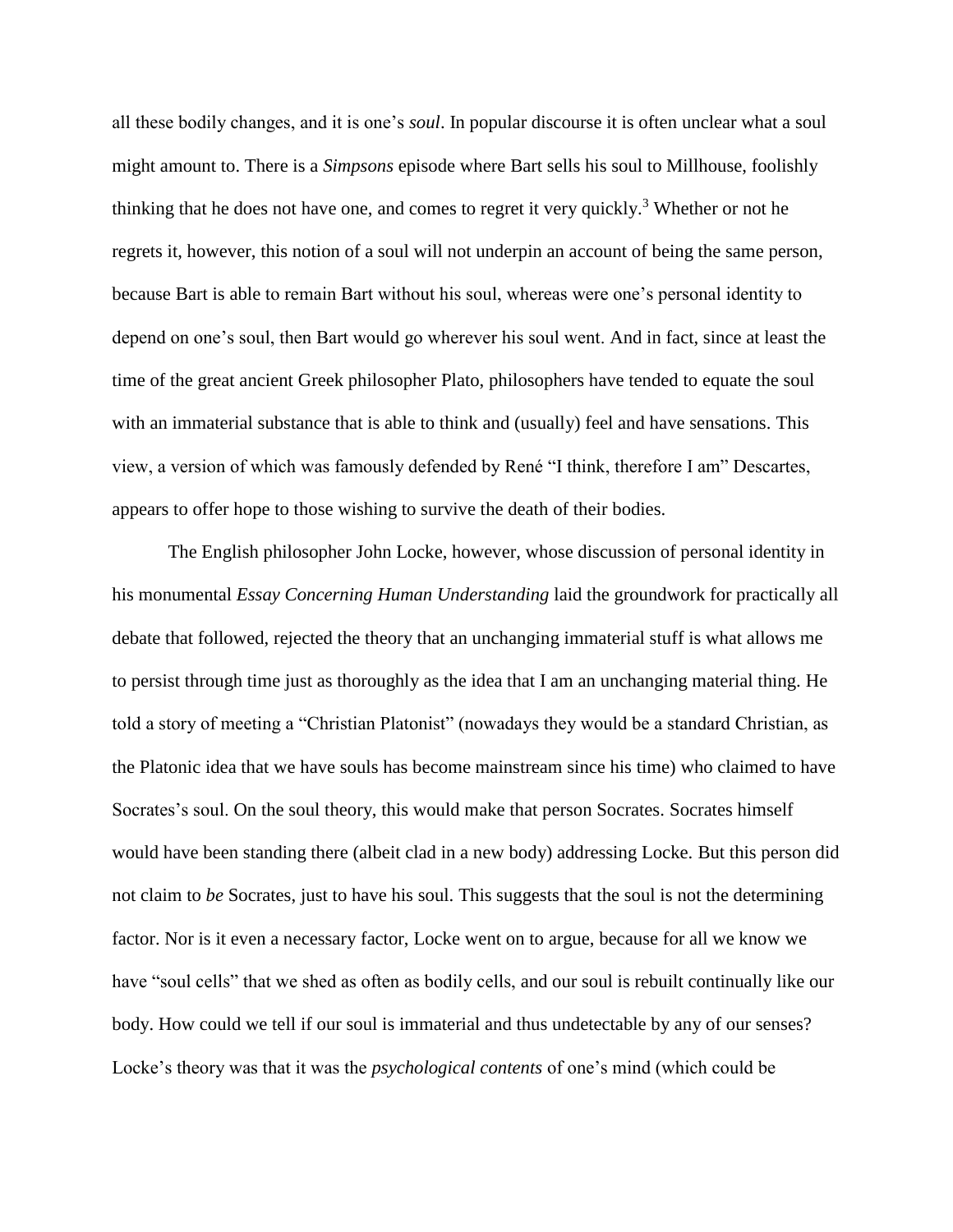something like the soul, but could also be simply one's brain (or a byproduct thereof), if you doubt the soul's existence, as most contemporary philosophers do) that constitute one's self. Simply put, in Locke's view, the reason I can know that I am the same person as the child in the photo is because I remember being him. (To illustrate the difference between one's soul and one's mental contents, most pertinently, memories, think of the memories as like your digital photos. You know that you have photos because you can look at them on a screen. But you don't know what memory banks they are stored in, especially if they are stored "in the cloud." They could be moved constantly. You yourself could have previously stored them on an SD card, or a thumb drive, or a CD or whatever. Those things would be like a series of souls, and your pictures are the memories that can be supported across various souls.) This psychological account of personal identity that Locke pioneered is also of comfort to those hoping to outlive their all-toocorruptible bodies. Indeed, the analogy of being "uploaded to the cloud" directly models a heavenly afterlife.<sup>4</sup> (One's body could be the camera that took the photos and one's soul the SD card that temporarily housed them.)

However, Locke's account was just the beginning of the modern debate. And problems for it were raised almost immediately. First, it just doesn't seem to be true that one needs to remember doing something in the past to have done it. In the film *Eternal Sunshine of the Spotless Mind* a company offers the service of deleting upsetting memories from one's mind. Suppose one committed a heinous murder but then had all memory of it deleted. Surely that would not mean that one was not responsible for it? Furthermore, as the Scottish philosopher Thomas Reid pointed out, the relationship of *being the same person as* is transitive, whereas the relationship of *remembering being* is not. Reid imagined an old general who remembered being a young captain, who in turn remembered being a boy who stole apples from an orchard. By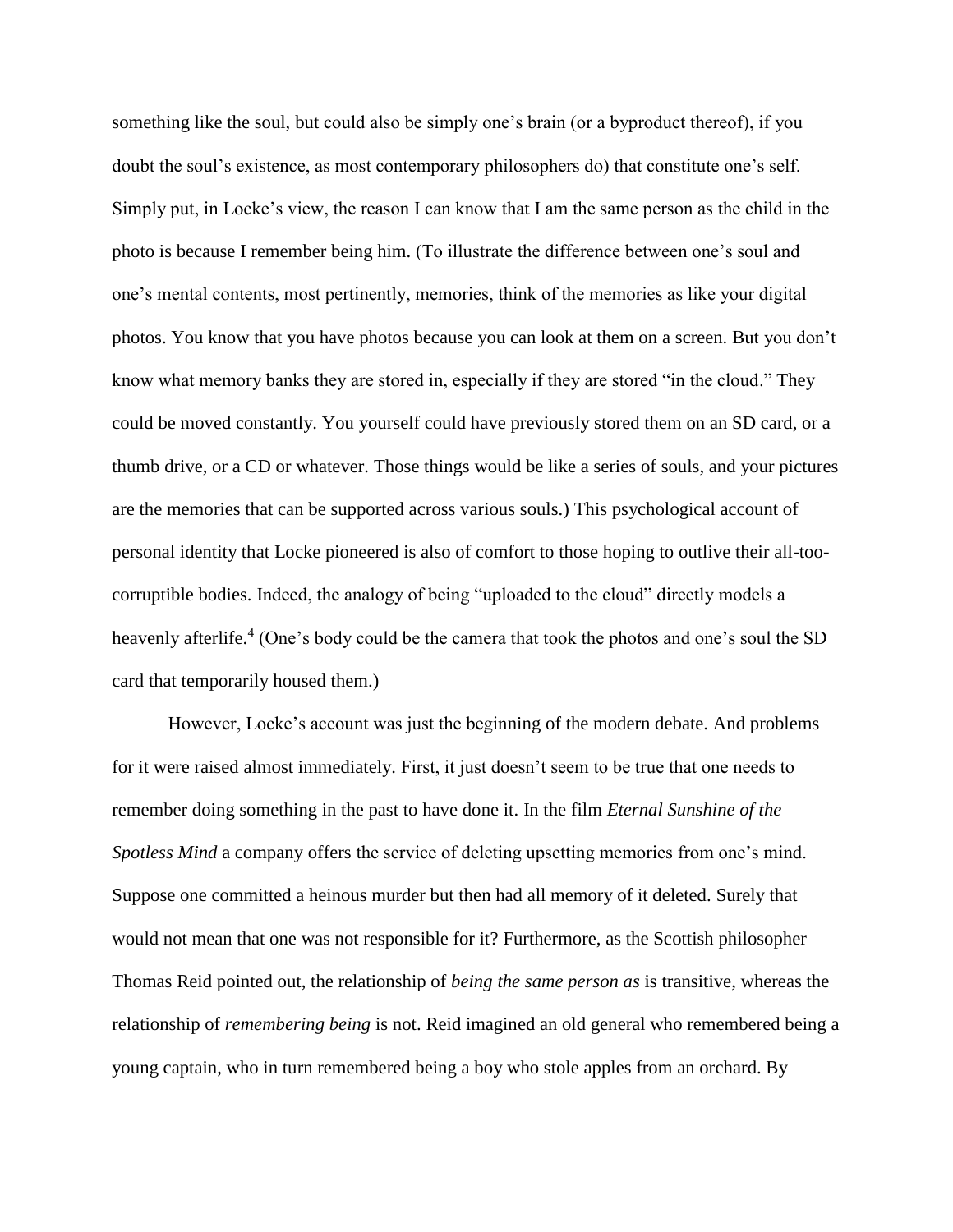transitive properties this should show that the general was the boy. But the general did not remember being the boy. Paradox! Secondly, there is the problem of false memories. On the simple psychological account, there can be no such thing, for a false memory is a memory of something that did not really happen to me, but on the simple psychological account what it is to be me is to remember. So a false memory would have to be a memory I both have and do not have. A final problem is of particular import for the possibility of surviving in an afterlife. This is the problem of duplication. In the film *Blade Runner*, the main character, Deckard (Harrison Ford), reveals to Rachael (Sean Young) that she is not the human she believes she is, but instead a "Replicant" who has had the memories of a human (her creator's niece) implanted.<sup>5</sup> On the memory theory we might be prepared to say that Rachael *actually was* the niece, living on in a new body. (Indeed, this could be like our existence in heaven, if it involves actually walking around in human-like bodies.) But what if the niece never died, but just had her memories copied? Now we *can't* say that Rachael *is* the niece, because *there can't be two of them*. But if Rachael can't be the niece when the niece is alive, how can she be the niece when she is dead? How can whether or not a totally distinct individual is alive or dead (possibly on the other side of the universe!) affect who one is, when one might have no way of knowing *whether* that individual is alive or dead?

Such puzzles as these have prompted many ingenious alterations to the psychological theory (and indeed different variants of it). Contemporary philosophers who have contributed greatly to this debate include, in particular, Sidney Shoemaker, Robert Nozick and David Lewis, and perhaps above all, Derek Parfit, who sadly died during the writing of this introduction. Recently, however, a variant of the theory considered mortally wounded back in Locke's time, that what makes us now the same as us in the past is being the same *organism*, has regained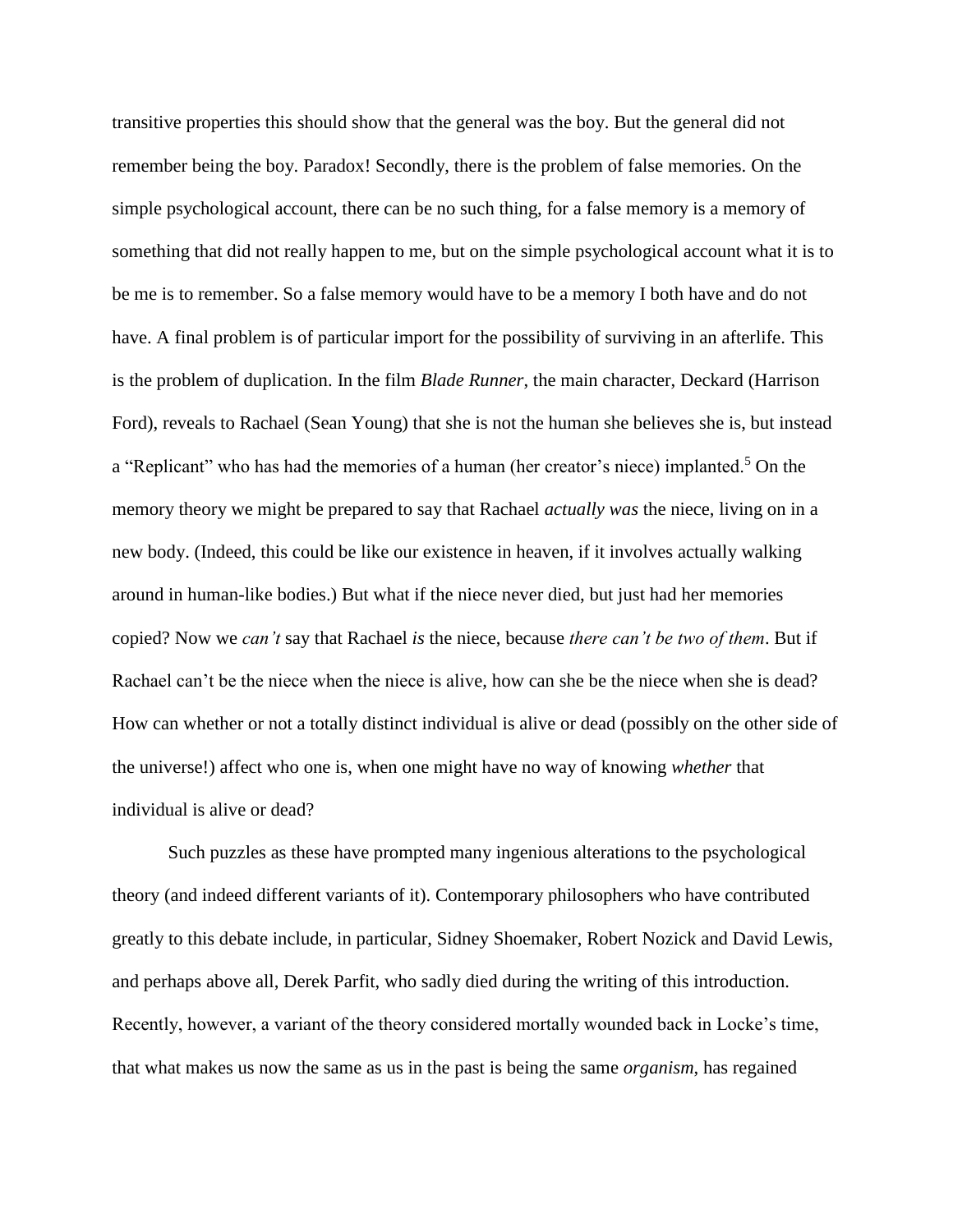traction. And the writer who has perhaps done more than any other to defend it, is Eric Olson, a contributor to this volume. Animalism is the theory that what each of us is is an animal, and whether or not that's me in the photo of a toddler that I'm looking at depends not on whether we have the same soul or are made of the same atoms, but on whether we're the same *living organism*. Olson's arguments for this position are subtle, and he does not get into them in his chapter (the curious should start with his first book *The Human Animal*), but advantages of this view include that it does not require me to remember being born to have actually *been* born, and it allows us to say that the Alzheimer's patient really is Great Aunt Kathleen even if she can't remember anything about her former life.

So much for the quick overview of the positions on personal identity. In the three chapters that most directly tackle the topic, by Bertha Manninen, Olson and Jean-Baptiste Guillon, the question is, can any theory that plausibly accounts for identity between stages of my life on Earth also allow that some future version of me could survive the death of my body and continue my existence in heaven? In theory there seems to be little problem. I can easily imagine waking up one day to find myself in a new place and being informed that I have died, and that this is (I hope) heaven, or at least purgatory. This is the beginning of many films and TV shows (for example, Albert Brooks's film *Defending Your Life*, and the TV show *The Good Place*), and it requires very little suspension of disbelief. And if it is complicated enough to explain how it is that I am the same person as me-aged-two, why should we worry unduly if philosophers struggle to explain how it is that "me-in-heaven" could be the same person as me now?

As we shall see, however, there are special difficulties. As Olson points out in his chapter, the mere fact that we accept something in a work of fiction (in his example, the transporter on Star Trek) does not show that it is even possible, let alone probable. As he says,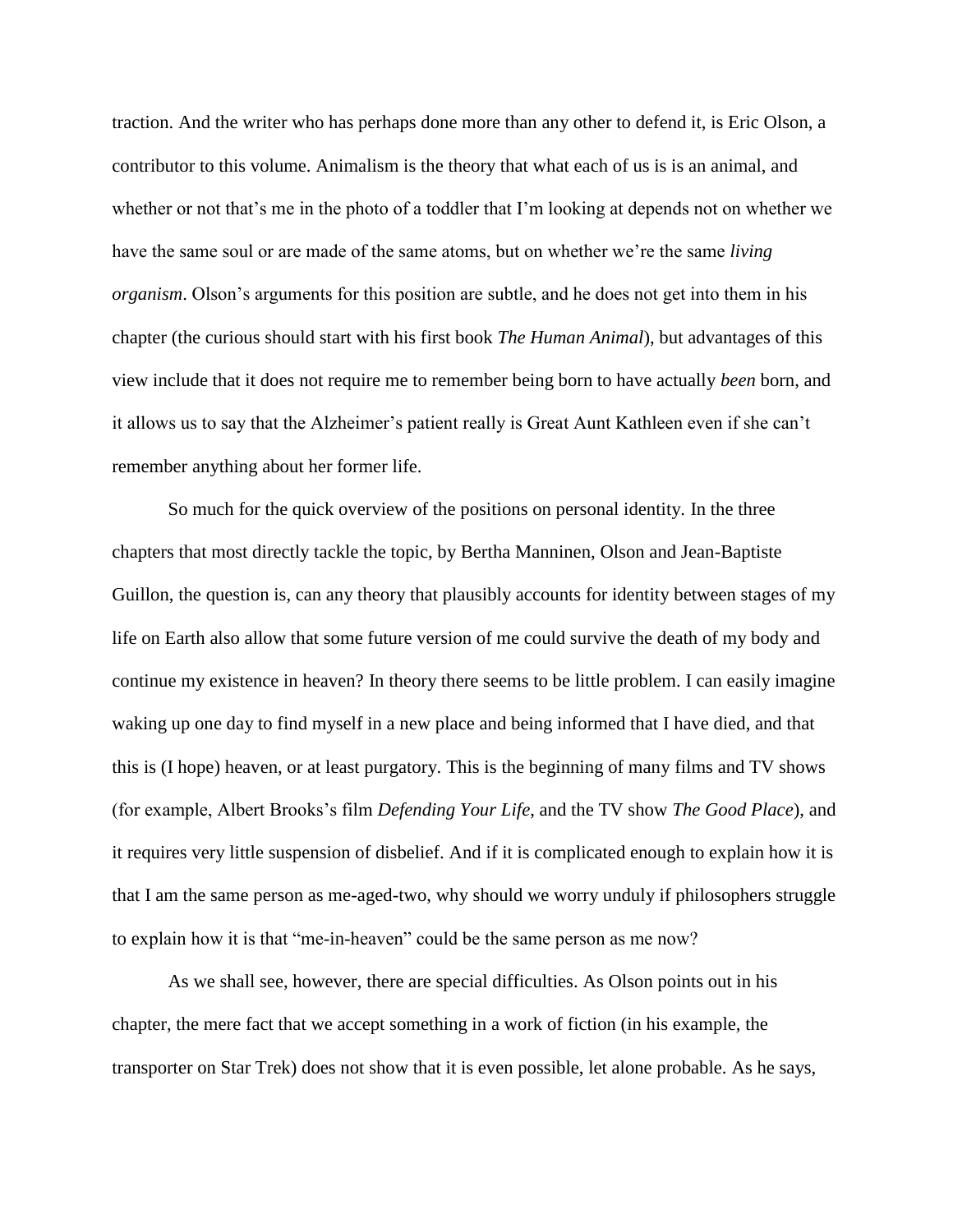were we to be told that Captain Kirk discovered the largest prime number, we would probably accept it without batting an eye, despite there being a mathematical proof that demonstrates that there is no such thing.

Furthermore, as we have already seen, even if that did happen to me, it wouldn't show that I, the person now existing in "heaven," really was the same being as the denizen of Earth I "remember" being, any more than the fact that Rachael remembered a childhood as a human demonstrated that she was not the artificial replicant, constructed as an adult, that Deckard knew her to be. So what *would* show that I could outlast the death of my earthly body?

The idea that there is an immaterial soul is the theory with the most obvious promise. Both Olson and Manninen are prepared to treat the classic theories of Plato and Descartes as essentially the same, because in many important respects they are, but Guillon points out that Descartes, unlike Plato, never denies that my body is an important part of me in my Earthly existence. (For Plato it is usually supposed that, if anything, my body is something of a fleshy prison for my soul from which it is better liberated.) However, all three of our writers dismiss straightforward Platonism as a tenable theory. For Manninen and Olson, the problem with Platonism is simply the idea that I think with an immaterial substance rather than with the very material brain that sits in an obvious location inside my head. As both point out, physical damage to my brain causes mental impairments. On a Cartesian or Platonic view, a blow to my head should not cause me to lose consciousness. At best it might cause me to lose contact with the physical part of me (and if my eyes are required for sight, everything might go black for a while) but I should be awake and aware. But I am not. And as brain conditions from lesions to Alzheimer's to Creutzfeldt-Jakob disease (the human variant of what is colloquially known as "Mad-Cow Disease") demonstrate, our mental lives are intimately tied up with the physical state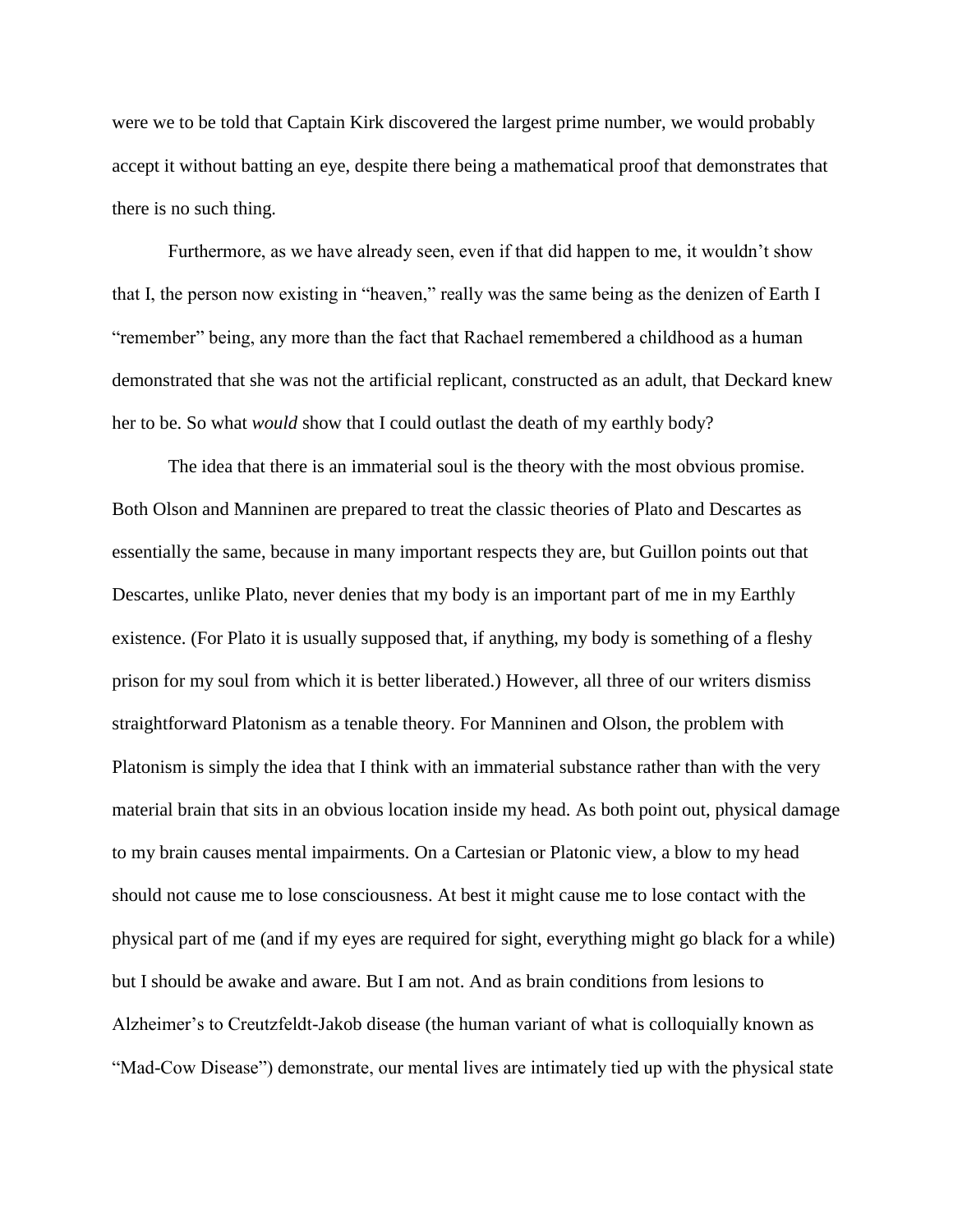of our brains. (This, of course, raises the associated question about heaven: if I die having undergone dementia, will the "me" in heaven suffer accordingly? If not, where did my memories go in the interim?) Guillon has a different reason for rejecting Platonism, however. His project is slightly different from that of the other two: he aims to determine which of a range of theories all of which have found favor among Christian philosophers is most compatible with a variety of constraints drawn both from "common sense" but also from Christian theology.<sup>6</sup> And it is one of the latter that causes him to reject Platonism, specifically the view that is unique to Plato (not shared by Descartes) that the soul is the principle of life, *necessarily alive*, which would make the soul immortal by definition,<sup>7</sup> and give no role to a creator God in giving life. As for Descartes's view, Guillon goes on to suggest that there are two possible interpretations, and one of them – "compound dualism" – is his favored theory. However, the more standard interpretation of Descartes – "pure dualism" – that I am my soul, and not my body, fails the commonsense constraint of "physical predication." That is, on this view it is strictly false to say that "I weigh 195 pounds" or "I am 74 inches tall," whereas I would want to say that both of those are true (although the former is not always true, particularly over the holiday season).

Guillon is just as quick to dismiss straightforward materialism (which is actually a cluster of views that can include Olson's animalism, as well as many psychological theories) because it fails to comply with the theological constraint of "the intermediate state," which requires that I be able to survive the disintegration of the body and exist in heaven in a "disembodied state." Neither Manninen nor Olson are so quick to dismiss materialist views, however, and not just because they do not regard Christian doctrine as a constraint on acceptable theories. Indeed, as all three writers acknowledge, there are prominent contemporary Christian philosophers who defend materialist accounts of resurrection, notably Peter van Inwagen, Lynne Rudder Baker and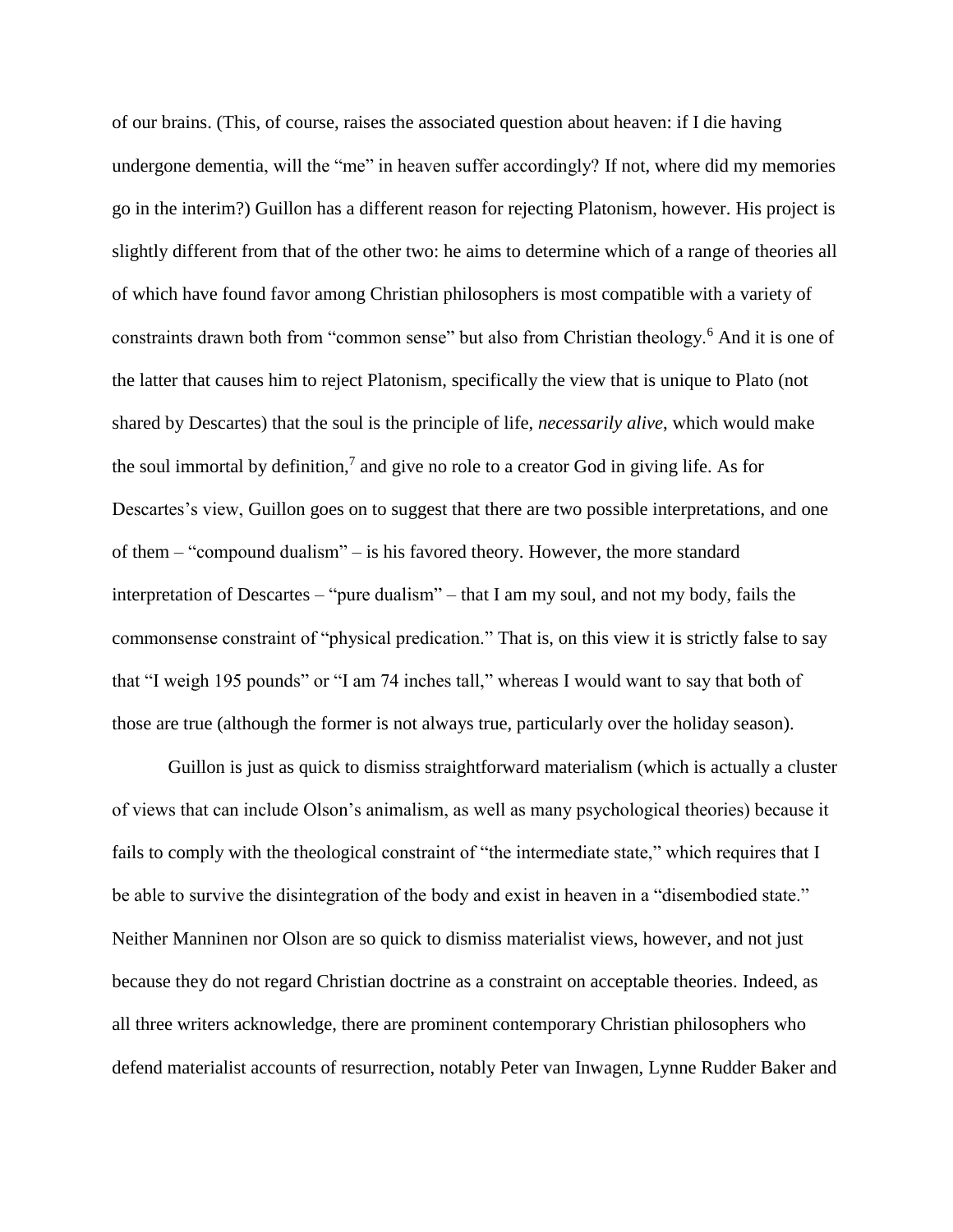Dean Zimmerman. This might strike one as odd, not just because the death of the body seems to rule out a materialist account of immortality, but because we are so familiar with a Platonist strain of Christianity.<sup>8</sup> But materialist interpretations of Christian doctrine are not new. Indeed, the book of *Ecclesiastes* lends itself very readily to a materialist view of human existence, and one not very optimistic about a life beyond the grave.<sup>9</sup> A more sanguine view was offered by the great English philosopher (and contemporary of Descartes) Thomas Hobbes, who argued that the Bible was most consistently to be read as promising that God would cause us to rise from our graves after the day of Judgement to begin anew unending lives in better, indestructible bodies that would nonetheless be entirely material. Olson, however, has several doubts as to the possibility of such a thing. How might it work, for one thing? A simple account, which he calls "reassembly theory," would claim that God could gather up our atoms and reassemble us. While this view might seem to work for a Hobbesian account, it seems unable to support the commonly held view that we will appear in heaven (or hell, or purgatory) the moment we die on Earth. For, after our death on Earth, our bodies are *still there*, still using the atoms that God would need to reassemble us. (Van Inwagen's suggestion is that God could perform a kind of switcheroo, taking our *real* body and leaving a perfect copy, so that nobody has ever buried or cremated their actual dead relatives, but only perfect simulacra of them. However, quite apart from the problem of how God manages to whisk away the originals without us noticing, there is the nasty implication that this makes God a deceiver. Zimmerman's "falling elevator" model, so-called for reasons that Manninen explains, tries to avoid the problems of van Inwagen's "body snatcher" account, but does so by being even more outlandish.) But there are other problems, faced even by a Hobbesian account. For one thing, it is just not the case that you can pick a particular set of atoms and say "those are *the* atoms that made me." Each of us is using atoms that have been used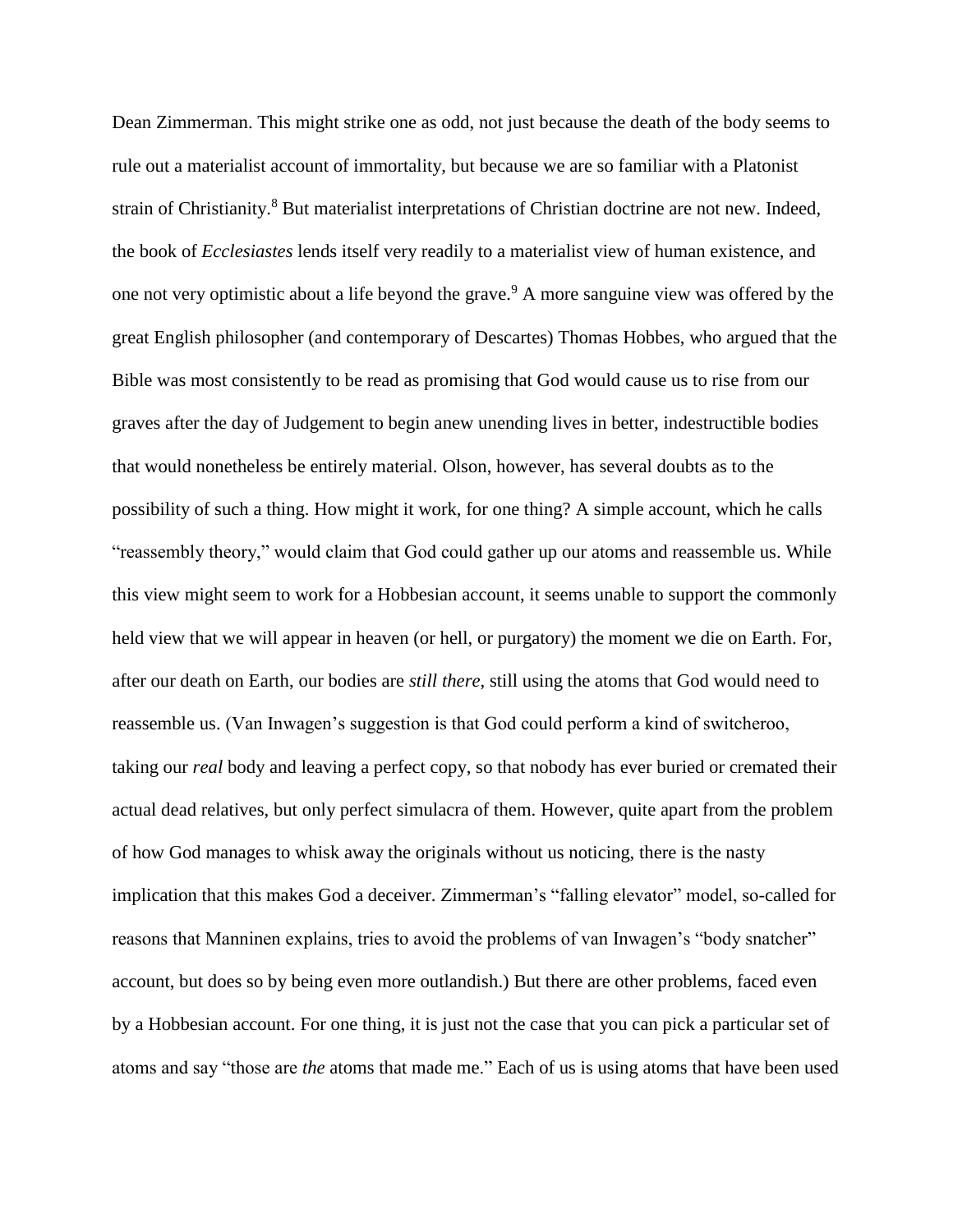by others and will be used by others in the future.<sup>10</sup> If I am to have the atoms that made up me during my lifetime, will that mean that a later human who used some of mine will be denied them when *she* comes to be resurrected? But no doubt I am made of atoms that were parts of previous humans, so will I have bits missing? There just won't be enough matter to go around! But on a more basic level, we are all of us made of different atoms at different stages in our lives. Should God use the atoms that made up me on my deathbed? Or the ones of which I was composed at my peak? Or suppose he made a 25-year-old me out of the atoms of which I was composed at age 25 *and* a 100-year-old me composed of the atoms I was made of when I met my end crashing my Maserati going 185 driving through the Alps. Now we have two denizens of heaven made up of different sets of atoms, each of whom would think himself me. But they can't both be right!

The obvious solution is to stop obsessing over the particular atoms and focus instead on the way they are arranged. Star Trek provides a model: in the original TV series they couldn't afford the special effects budget to have shuttles carry crew members to and from planets' surfaces, so they came up with the transporter: a system that involves a person on the ship dissolving and being "re-formed" at his or her destination. If we assume that what is "transported" is simply the information about how all the atoms that made (say) Spock up, and Spock is re-constructed out of atoms from the planet's surface, then this would be an instance of personal identity surviving through complete change of matter. It has two advantages for an account of how we might live on in heaven: there's no problem with leaving our bodies behind, as new bodies are supplied in heaven, and it involves a near-instantaneous change of location. However, it has serious problems. One is the problem of *duplication*. An episode of *Star Trek: The Next Generation* actually confronted this problem:<sup>11</sup> before he became second-in-command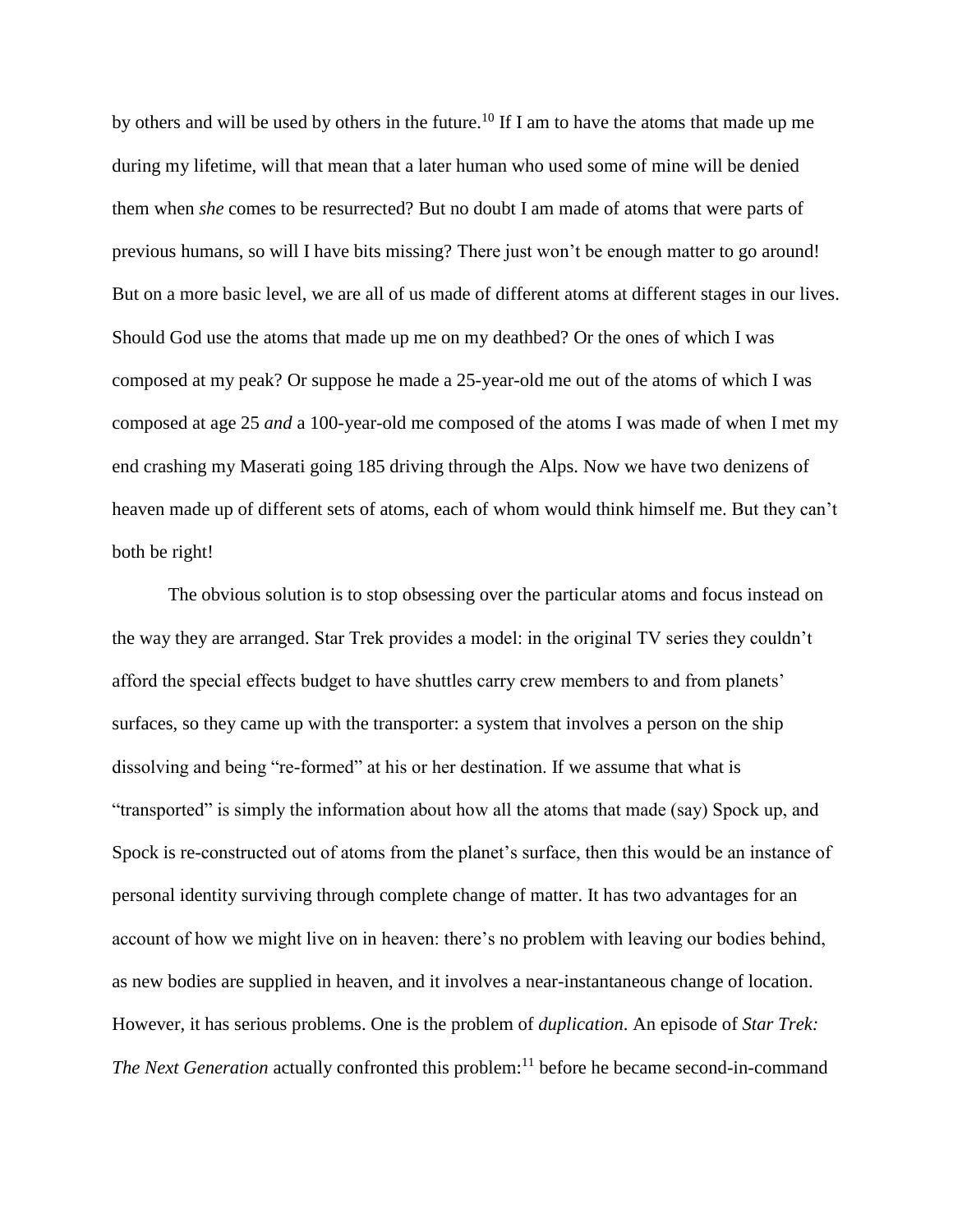of the *Enterprise*, Riker was the last person beamed up off a planet and only just made it through interference in the beam. Returning to that planet years later, they discover that Riker had both appeared on his ship *and* remained on the surface. Since then there have been are *two* people who think of themselves as Riker, and the one left on the surface regards the one that "made it back" as an interloper, and is jealous of the promotions he has received while he, the original, was stranded on the surface. Our intuition is that, if either of them is the *real* Riker, it must be the one on the surface, while the one that appeared on the ship is a copy. But the implication of this (not explored by the episode for obvious reasons) is that *nobody has ever survived transportation*. In the usual case, the original is killed and it is always a copy who merely *believes* him or herself to be the original but is no more the original than Rachael in *Blade Runner* is the little girl whose memories were implanted in her.

However, what if *God* were overseeing the transportation, couldn't *he* "make it so" that one of the two Rikers *really was* the original? Olson considers this suggestion (the "divine command theory of resurrection") but points out that if God could just affect who was the same person as an earlier person *independently of changing any other facts*, then the implications would be strange indeed. It would imply the existence of identical worlds to this one, where I look and sound exactly as I always have, except that I'm Marilyn Monroe. Or I'm you and you're me. Or we switch back and forth every five minutes – without ever realizing it, because of course only God would have access to the "special knowledge" of who was whom across possible worlds. Olson's conclusion is that no materialist account of resurrection will work in a way that most theists would find acceptable, and, as he is a materialist, he is forced to conclude that there is no life awaiting us in the hereafter.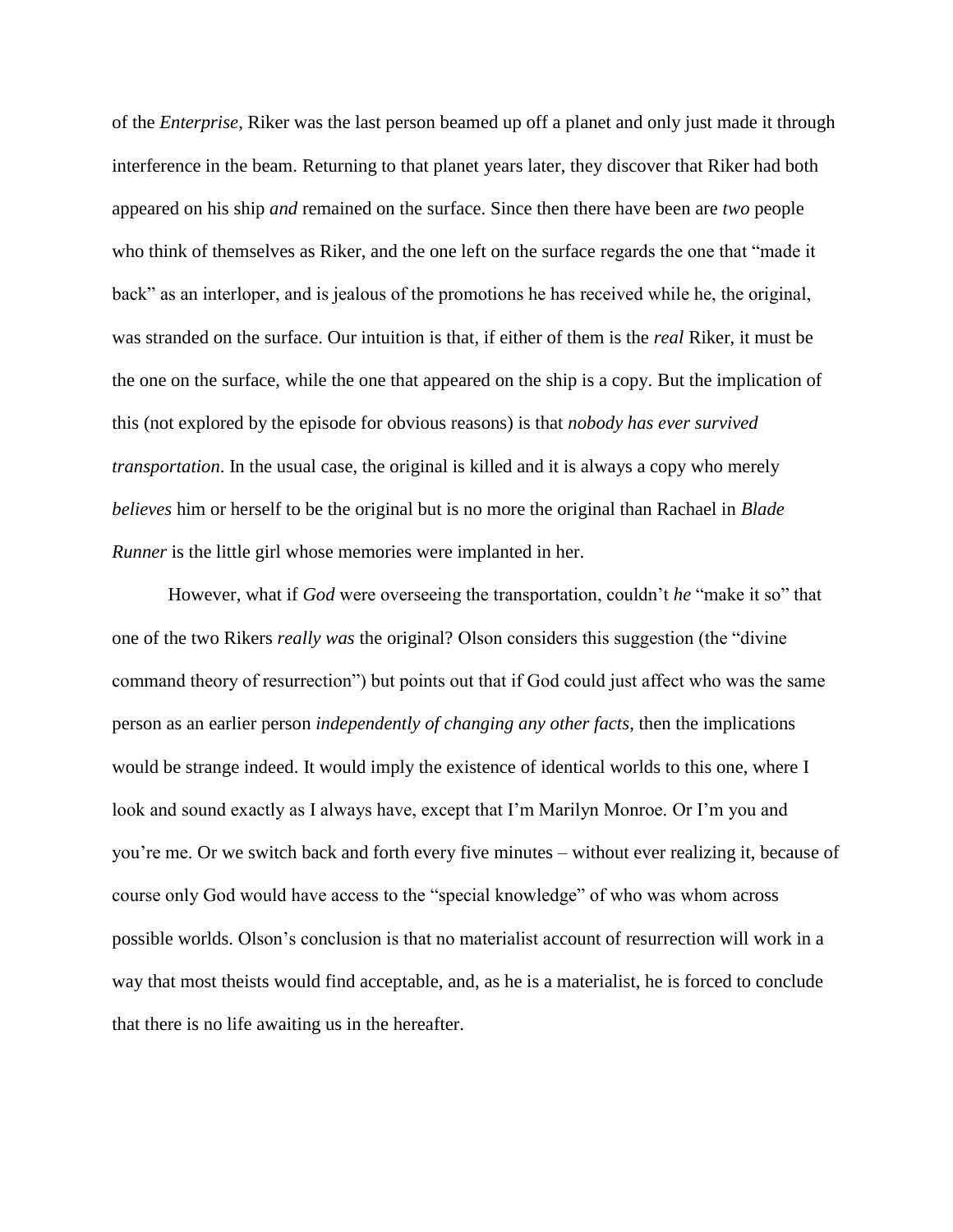# My Spirit is Crying for Leaving

We have seen that strict Platonism and strict materialism are rejected by all three of our authors as reasons to have hope for the possibility of a life beyond the grave. However Guillon, alone among the three, believes that one of a set of positions that fall somewhere between the two extremes marked out by those views holds promise. These views all suggest that both body and soul are important elements of our earthly existence (and are thus able to address the "problem of double predication," which is that common sense tells us that it is both true that "I" have physical properties, like height and weight, and mental properties, like thinking). Guillon identifies three theories that seem most able to meet the double challenge, two of which are competing interpretations of Descartes's view, and one of which is a modern version of the view of Saint Thomas Aquinas, itself an adaptation of Aristotle's view. Guillon's discussion is a little technical: of our three writers on personal identity his article is most clearly pitched at fellow academics, but his overall suggestion is this: according to the view he calls "Compound Dualism," each of us earthlings has both a physical part and a mental part (where the mental part is a separate substance, because this is one of the Cartesian views), but just as I can survive if I lose a part of myself (say, my arm), so the mental part of me can survive losing the entire physical part of me. Notice that this is not simply Platonism, because before my death I am *not* one and the same with my soul, I am one and the same with the *combination* of my body and my soul. This view has been attacked (by Olson, in fact<sup>12</sup>) for philosophical problems with its implication that my soul and I are, after the death of my body, *coincident*, without being *identical*. This opens the door to saying that there can be two different things that exist in exactly one and the same place, which complicates counting things no end. Guillon considers ways to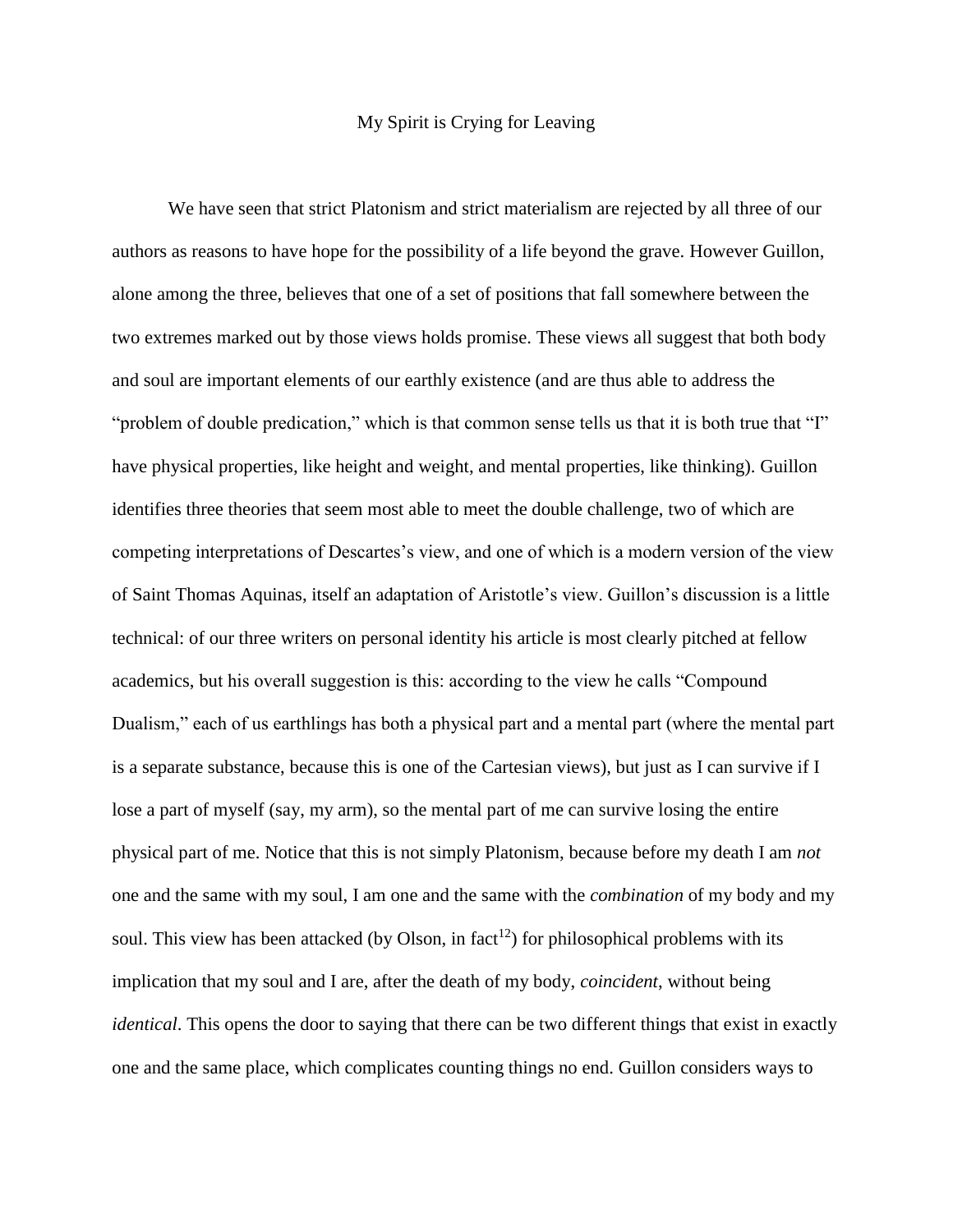make this position defensible and argues that a version of the idea that, while disembodied, I am *constituted* by my soul without being *identical* with it can be defended against Olson's criticisms. He thus remains hopeful that Compound Dualism is a view that fits both with common sense and Christian doctrine, and supports the possibility of an existence in heaven while one's body rots on Earth.

Guillon does not, however, consider all the arguments that critics have heaped on substance dualism since at least the time of Descartes. Manninen, however, is particularly troubled by just such problems. She catalogs many of the reasons for believing that our thinking is done not by some immaterial substance but by our brains. And not just our thinking: as demonstrated by the famous case of Phineas Gage, a railroad worker who survived a metal rod passing right through his brain, but at the cost of a total personality transformation, it is not just consciousness that can be affected by changes to the brain. Modern brain studies have shown that one's very sexuality can be affected by brain trauma: terrifyingly, a lesion to the brain can produce in a loving father uncontrollable pedophilic urges. This is hard to reconcile with a view that allows our essence to be non-material. She further points out that writers who defend dualism find it practically impossible to avoid spatial metaphors (unsurprising, given that the most serious criticism of dualism since Descartes' time – the "mind body problem" – is the insuperable challenge of showing how physical stuff is supposed to interact with non-physical stuff that doesn't even have a location, yet appears only to be connected with particular lumps of matter). She concludes by discussing the kinds of reasons non-philosophers have for believing in souls and arguing that (a) they, too, involve irreducibly physical conceptions, and (b) they are based on experiences for which brain scientists have convincing non-supernatural explanations.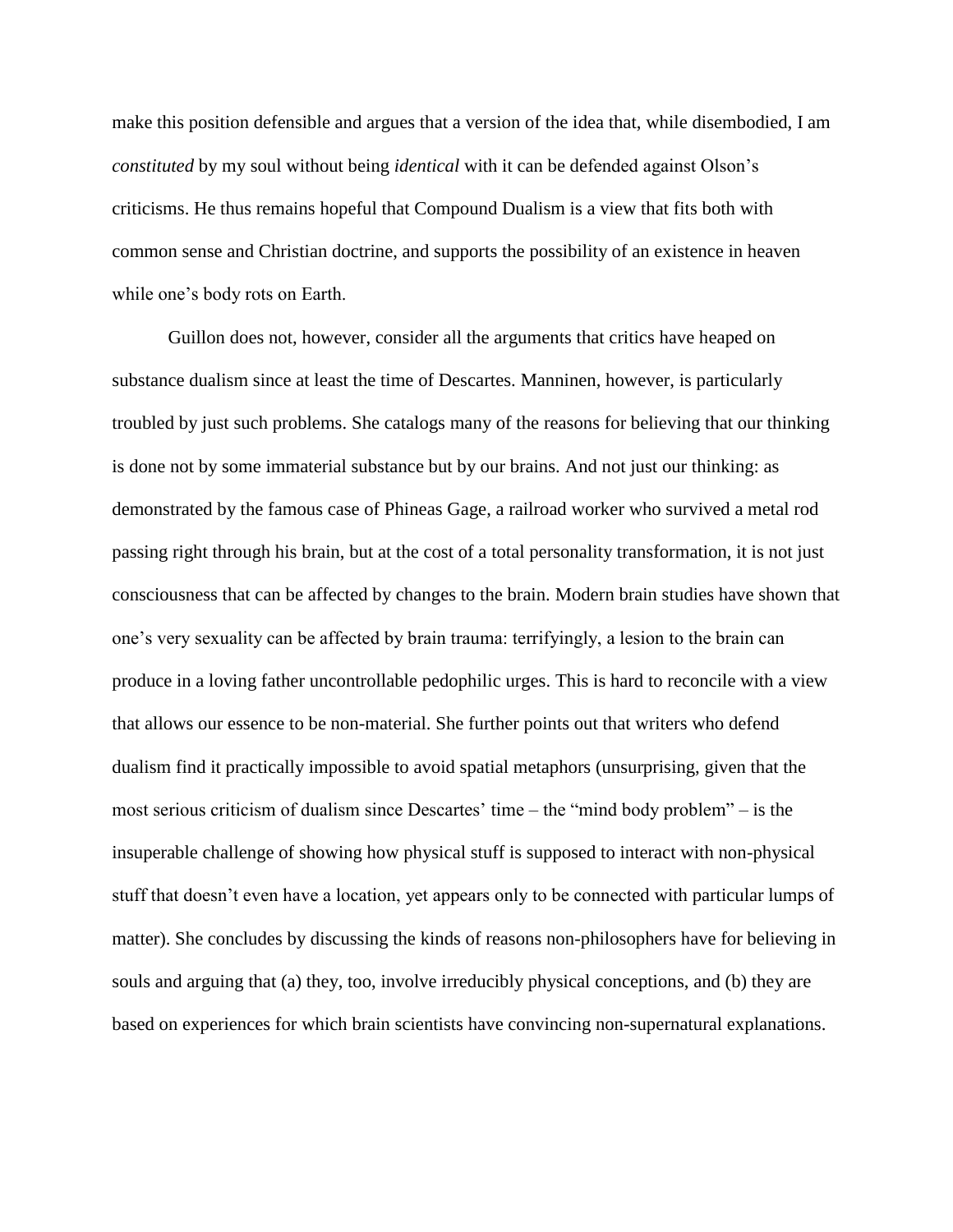As such, she reluctantly sides with Olson among the skeptics of a possibility of making it to heaven.

It is hard to imagine heaven other than as a place where one has a physical location and can see and touch one's loved ones just as one did on Earth. Should that be the case it would seem to follow that heaven itself has a physical location. This has odd implications, however, as Cruz Davis discusses in his chapter. He writes from a Christian perspective and notes that both Christian doctrine and Christian philosophers are divided on the possibility of heaven being located in the space-time continuum. Some, like Hud Hudson, are supportive of this notion. Some, like John Haldane, regard it as "profane." Davis himself comes down against the idea. He considers three kinds of "contemporaneous" accounts, whereby heaven exists *now* somewhere in the actual universe. The first of these he calls "naïve:" according to these there is a fact of the matter how far away heaven is in recognizable units of distance, and in theory we could at least get closer to it in a spaceship. This account he rejects as an instance of the old church heresy *Pelagianism*, the view that it is possible to merit entry into heaven solely on one's own merits.<sup>13</sup> It is, he says "technological" Pelagianism to allow that technology could, even in theory, get us to heaven. The second type of contemporaneous account, "hyperspatial," is defended by Hudson. This is the suggestion that heaven is not in "three-space," the three-dimensional universe humans are equipped to perceive, but is only reachable by traveling in a different dimension. So there is no recognizable direction we can travel to get there.<sup>14</sup> However, Davis believes this view is still vulnerable to accusations of Pelagianism, because, while it appears *naturally* impossible for us to make the hyperspace leap, it is not *metaphysically* impossible. (We can easily conceive of dimensional leaps – in fact, it is the subject of many plots in science fiction.) A third contemporaneous view, which Davis calls "concurrentism," is an offshoot of a more general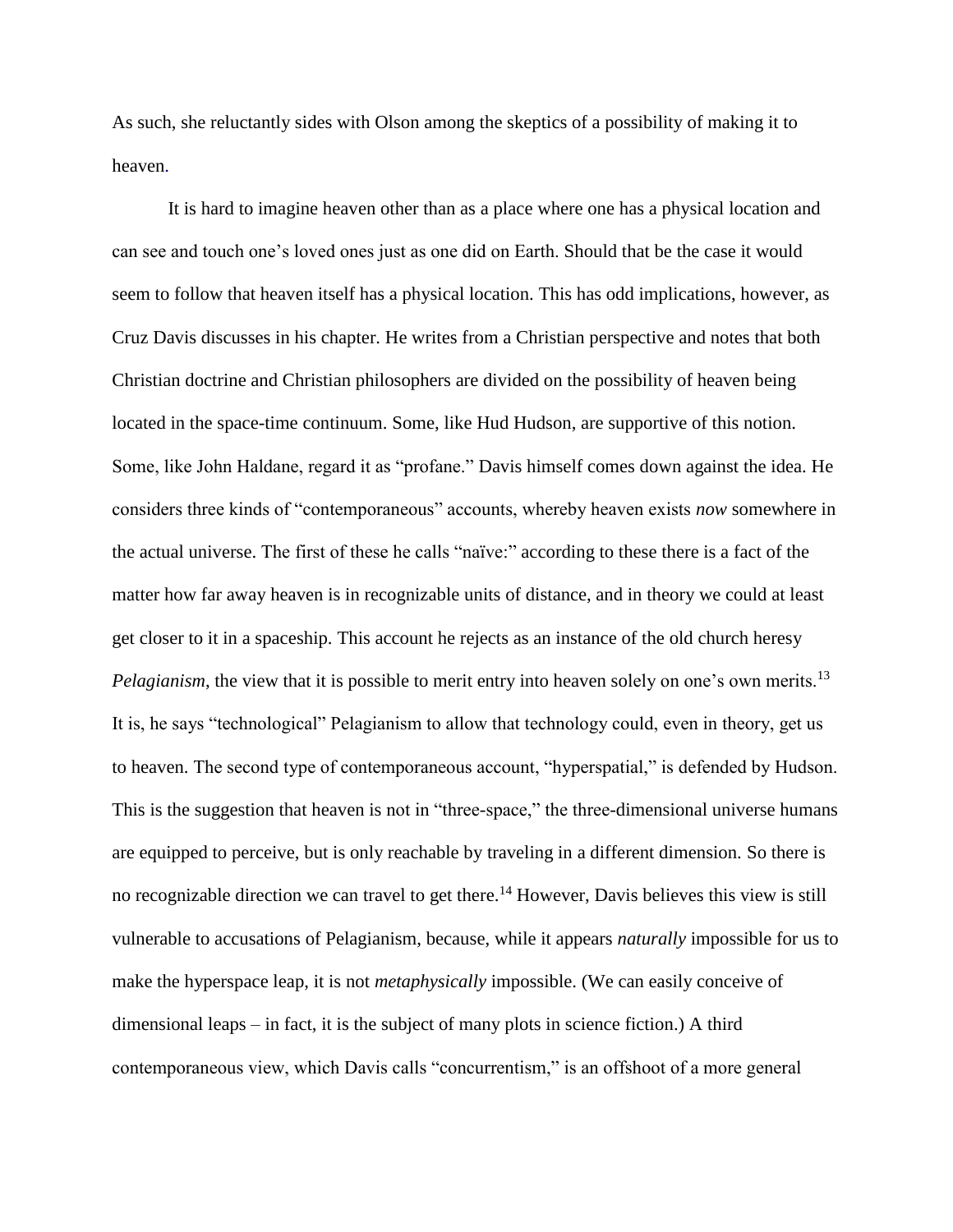view that says that every interaction between created entities requires God to "concur" for any effect to happen. That is, no object can, by itself, have any causal powers: only God can bring it about that, say, a baseball bat causes a ball to accelerate off towards the bleachers. Applying this to heaven would render pelagianism moot because we can't do *anything*, let alone enter heaven, without God's permission. But Davis is still not satisfied: there is a difference between permission and grace, and he conceives of a case that he believes opens the possibility of entering heaven without God's grace even on this view.

An alternative way to render a located heaven nonetheless beyond even our possible grasp is to have it be in the future. That is, from our point of view heaven does not exist *yet*. There is some Biblical support for this view,<sup>15</sup> but Davis argues that it violates two key Christian doctrines: the idea that Jesus *is* now risen (up to heaven) and that he is now interceding on our behalf before his Father. Neither of these allows heaven to be solely in the future. Davis concludes by offering two possible ways for a believer in the possibility of bodies in heaven to avoid the problems of localized accounts: either to deny that bodies are necessarily material objects or to deny that material objects have location. Both are controversial indeed.

We have addressed the question of whether or not it is possible in theory for a person to get to heaven, but this is a different question from that of *when* and *if* God should admit them. Different religions and denominations have different views on the subject, of course, but inevitably raising this issue brings up the topic of what would become of those he does not admit, and quickly thereafter the topic of hell. Although this is a volume on heaven, it turns out that the two are intertwined in fascinating ways. The main question for our purposes is whether or not hell is even an option. In chapters 5 through 8, then, our authors all address in varying ways the possibility of *universalism*, which is the idea that all will be saved, that is, that heaven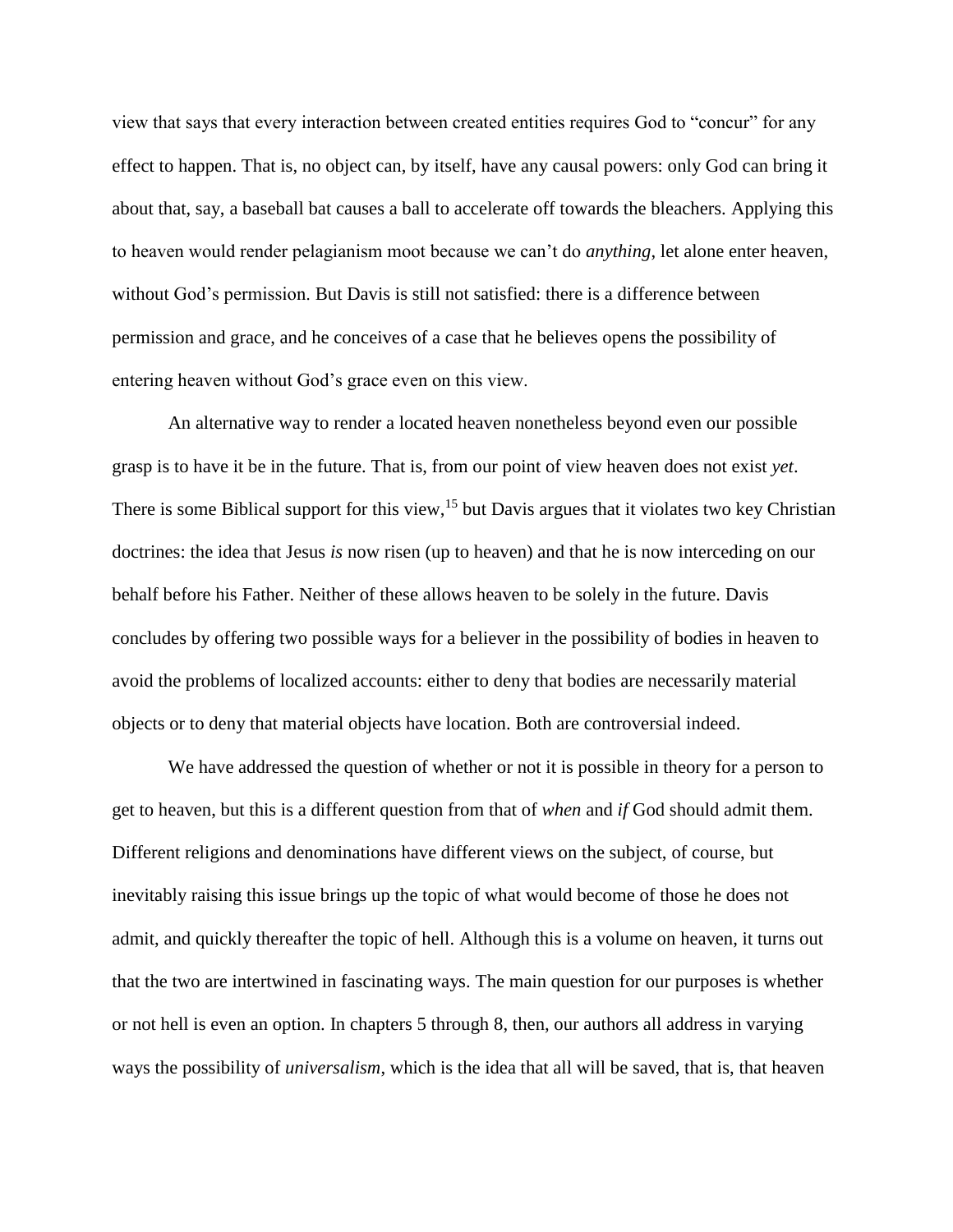will be full and there will be no souls in hell. (It will emerge that Rasmussen is the most optimistic, while Holdier, Daly and Yang all stick up for some version of hell, although not one that would satisfy any old-school fire-and-brimstone preacher.) Also, in chapter 9 Hereth argues for universalism for animals who are sentient, but not moral agents.

# Heaven is Hell in Reverse

The topic of hell is connected with the problem of evil, which is a challenge for the view of God, now widely accepted amongst theists (who include all mainstream followers of the Abrahamic faiths), that holds that God is, among other things, all-loving and all-powerful. Very briefly and crudely, the problem, which has been discussed at least since the Ancient Greeks, goes as follows: If God loves all his creatures then he would do everything in his power to prevent them suffering. And if he is all-powerful, then everything *is* in his power, and no creature should suffer. But there is suffering, and in great profusion, so that seems to imply that in fact there is no God who meets the description required of him by theism. This problem looms large in theistic thinking and has implications for many topics in philosophy of religion (it is a particular focus of chapter 10), but one way to view heaven is as a response to it. However terrible our lives are in this vale of tears, it is said that our reward will come in heaven. Our suffering down here is in some sense made up for by the ecstasy of the life to come.<sup>16</sup> However satisfying a response this is to the problem, it is undercut by the possibility of hell. Indeed, hell as it is traditionally conceived as a place of "Eternal Conscious Torment" (ECT) exacerbates greatly the quantity of suffering in creation and thereby also the problem of evil. Of course, it is usually assumed that the denizens of hell deserve the suffering they are undergoing, but many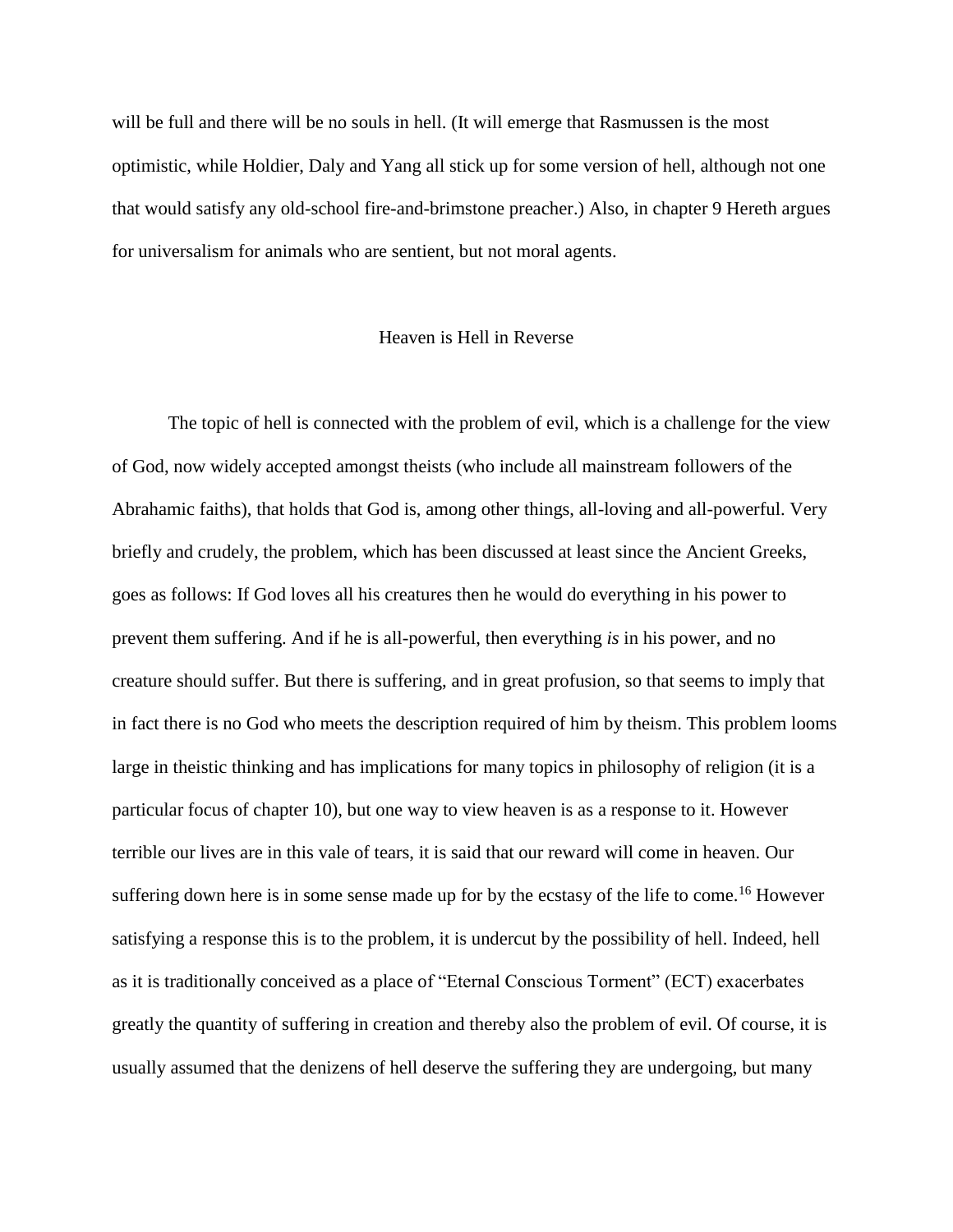theologians balk at the idea that *any* misdeed by finite beings such as us earthlings could merit such infinite punishment. And hellions are as much God's creatures as the redeemed in heaven so their suffering threatens the view of God as truly all-loving. This particular offshoot of the problem of evil may be called "the problem of hell."

While hell presents a problem for any theist, it so happens that all five of our authors approach it from a Christian perspective. As Helen Daly relates in her chapter, Thomas Talbott presents the problem of hell as that there is a triad of claims, all of which seem to be part of Christian doctrine, yet which cannot all be true together:

- 1. God loves all his creatures equally, and desires reconciliation with every one.
- 2. God will achieve all that he desires.
- 3. Some of God's creatures will never be reconciled with him.

The way to remove the inconsistency would be to discard one of the three. Augustine and Calvin rejected (1), but this view seems unduly harsh. The Arminians (followers of Jacobus Arminius) rejected (2), as do contemporary philosophers who espouse "Moderately Conservative Theism," who suggest that there may be important reasons for God to refrain from bringing about his plans, most centrally because respect for the autonomous choice of his free creatures prevents him. This view is associated with a now popular suggestion that hell is not a destination into which its denizens are driven against their will, but rather a destination (or state of mind – see Holdier's chapter) they choose. Hence, while God would wish for salvation for all, his respect for the choices of some among his creatures who are recalcitrant compels him to allow them to be damned. We will have more to say on this below. Universalists, of course, reject (3). The traditional case against universalism is that it seems to run contrary to various passages of scripture, and, of course, it seems somehow unjust that the worst dregs of humanity should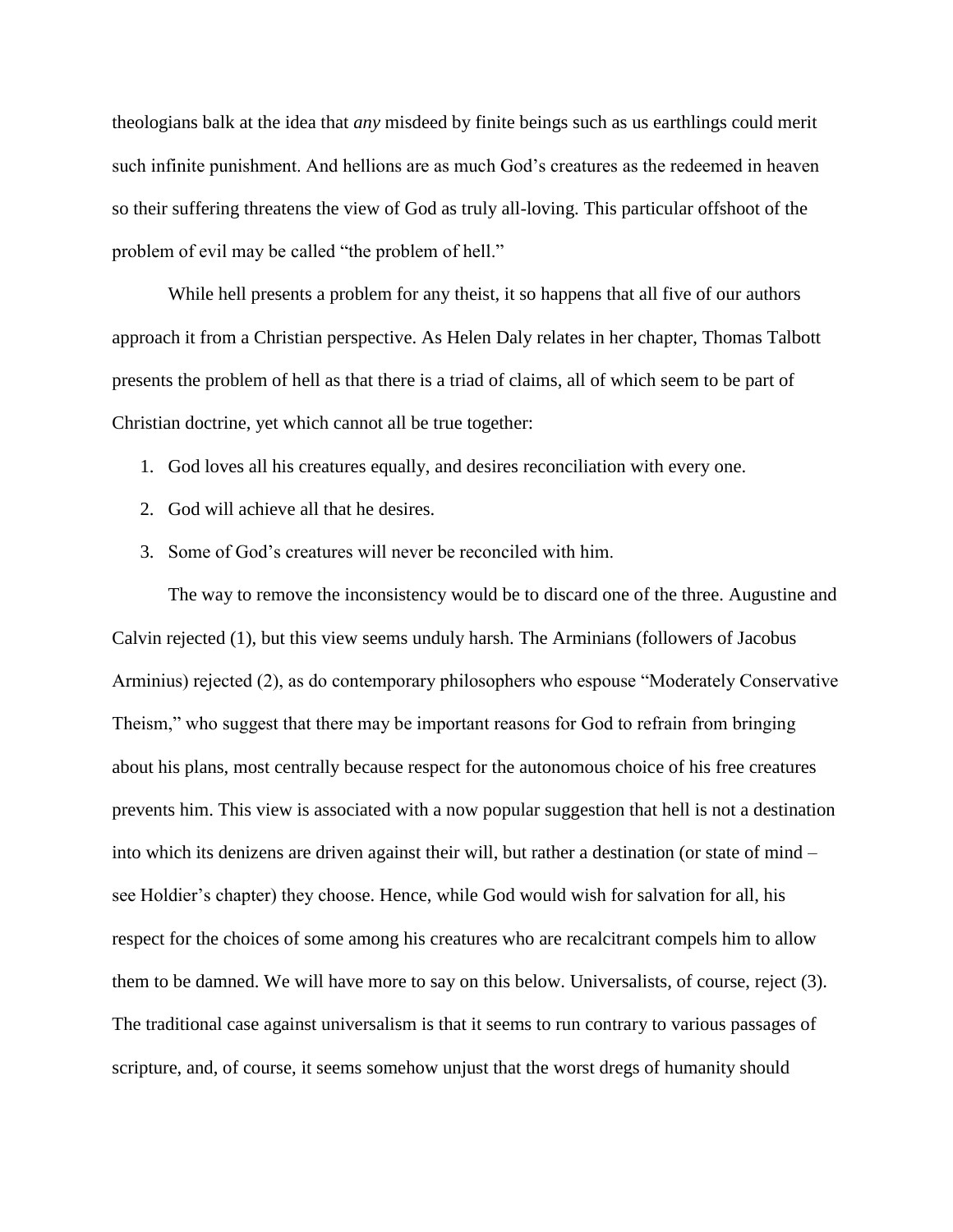nonetheless be welcomed into the fold. Ivan, in *The Brothers Karamazov*, in a famous passage that is often cited to illustrate the problem of evil, recounts a story ("ripped from the headlines" by Dostoevsky) of a general who sets his hounds to tear a poor peasant boy to pieces in front of his mother, all because the child threw a stone that accidentally hit the paw of one of them. Ivan says that he does not believe that the general *should* be forgiven. But that is what universalism demands. Finally, defenders of the choice model of hell criticize universalism as a failure to respect the choices of those who turn away from God: better to choose hell freely than be forced into paradise.

Turning now to our authors: Joshua Rasmussen's chapter is rooted in analytic philosophy: he wants to argue that it makes sense to say that God would have good reason to prefer possible worlds where universalism is true over those where not everybody is saved. To explain his argument, it will help to say a bit about what philosophers mean by *possible worlds*. The term originates with the great German polymath Gottfried Wilhelm Leibniz (probably best known today because of his tiff with Isaac Newton over who invented calculus) as a way to think of the notions of "possible" and "necessary." A "possible world" is actually a complete universe rather than simply a planet, and its possibility arises more from its internal consistency than from its being a way *this* universe could have been.<sup>17</sup> So, there is a "possible world" where God decided not to create the heavens and earth and simply existed alone for all eternity. One way to demonstrate that universalism *could* be true is to show that there is at least one possible world where it *is*. That, of course, does not show that it is *actually* true – there are possible worlds where pigs fly and penguins rule the world – but it does show that it is not necessarily false. To complicate matters further, Rasmussen wants to consider the question from the point of view of a number of competing philosophical camps on the question of *providence*. Providence is both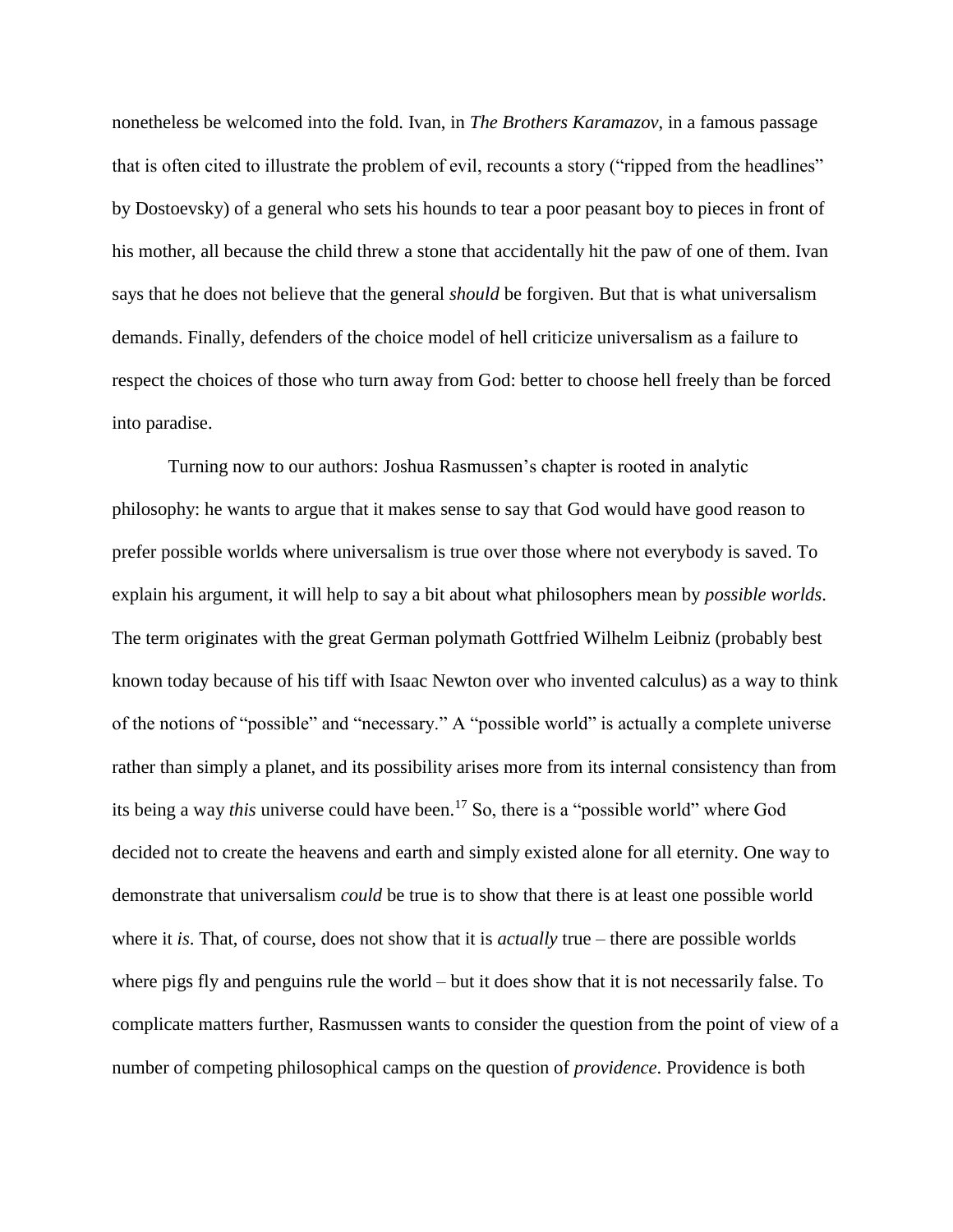God's plan for how the future of the universe will unfold and the constraints that human (or more broadly "creaturely," to include supernatural beings and non-humans like sophisticated animals and intelligent extra-terrestrials) free will places on the manner and certainty of the plan reaching fruition. To place Rasmussen's argument in context requires a brief digression on the various camps concerning providence, so here goes.

A long-standing puzzle in theology concerns whether God's omniscience precludes human free will. That is, if God is truly all-knowing, then presumably he has foreknowledge of human actions. God already knows exactly what you will do tomorrow. But, the argument goes, for one's performance of any action to be truly free, it must be that one genuinely could have done otherwise. However, if God *knows* that I will do action X, then I *can't not* do X, and so it would appear that God's foreknowledge precludes any action being free. But freedom is also deemed to be of great value because it seems to be a prerequisite for moral responsibility. One of the reasons we do not hold small children or animals morally responsible for actions of which we disapprove is because we do not think they can do otherwise – they are not sophisticated enough to have the power of choice. But if we cannot really ever do otherwise than we do, then nobody is ever morally responsible for their actions. This, of course, raises all sorts of theological problems, most relevantly for the current discussion, to do with hell: if God not only knows what we're going to do before we do it, but knew it *before he even created us*, then how can he be justified in punishing us when we sin, particularly with an eternity of torment? It would be like a scientist designing a robot to kill a person and then being outraged at the robot for doing just that.

Confronted with this worry (and another serious worry that the love we are commanded to feel for God is either coerced or impossible), theists have divided into camps on the issue as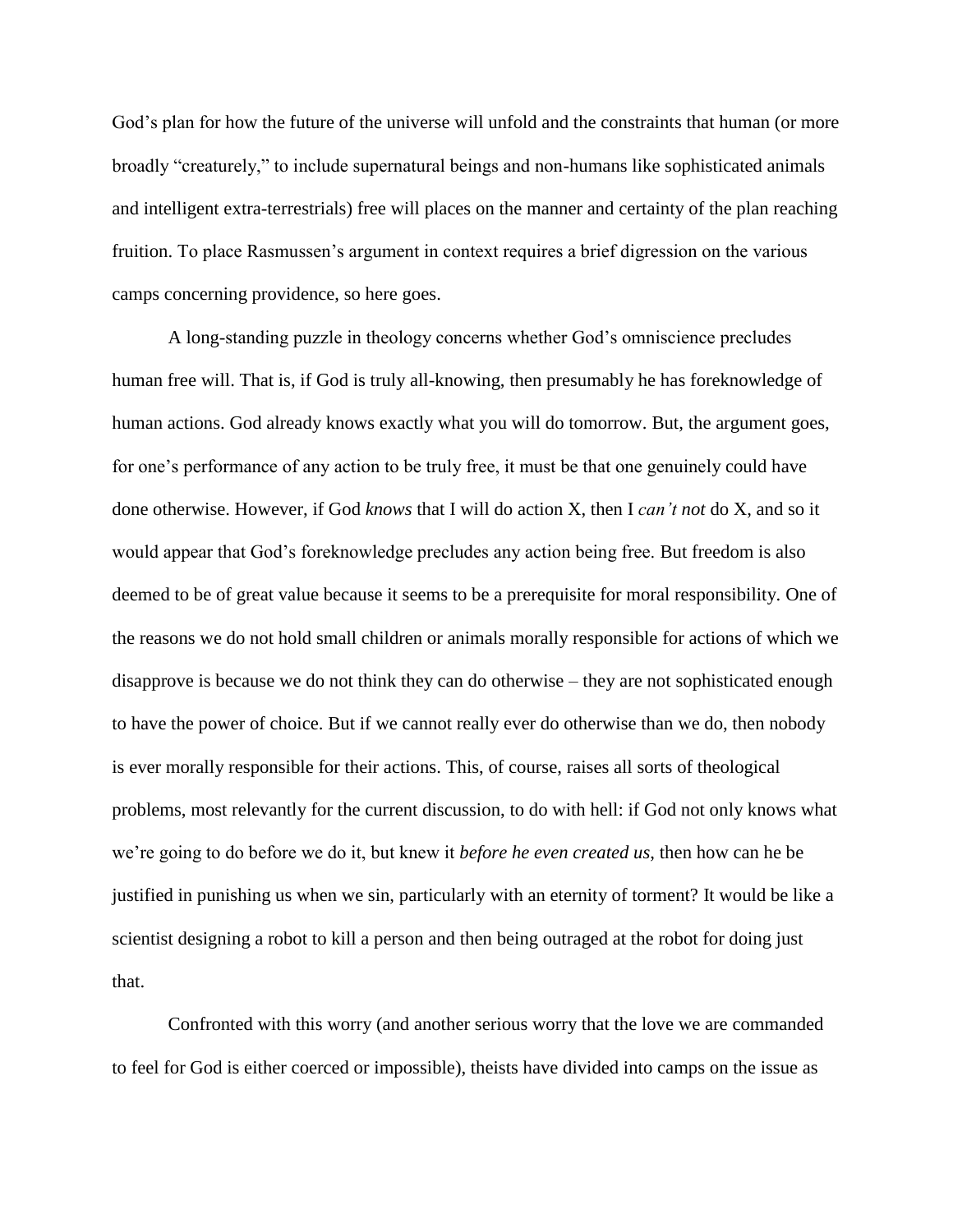enumerated by Rasmussen. The most severe is probably *Calvinism*, which embraces our inability to do otherwise but nonetheless declares us responsible for our actions. Calvinism's strength lies in its safe view of providence: God is assured of knowing exactly what we will do, so we in turn can be assured that there is nothing we can do to prevent God's will unfolding exactly as he planned. However, Calvin's view that some of us were predestined for damnation seems at odds with contemporary views of a loving God. On the opposite extreme is *Open Theism*, which severs the link between omniscience and foreknowledge, taking the view that omniscience is knowing all that *can* be known, but that because the results of genuinely free action cannot be known beforehand, even an omniscient being cannot be expected to have infallible knowledge of what free beings will choose.<sup>18</sup> The name comes from the idea that both the future and humankind's relationship with God are truly open, unknown even to God. This is a particularly *risky* view of providence. In theory it leaves open the possibility that everything goes wrong. Of course it also makes sense of the Biblical story of the flood – the first inhabitants of Earth so screwed things up that God had to kill almost all of them and start again.

A view that takes something of a middle ground is *Molinism*, originated by Jesuit theologian Luis de Molina, which unlike Open Theism insists that God does have foreknowledge, but unlike Calvinism denies that God can control actions that are free. God creates free beings, it is true, but only in the context of already settled "counterfactuals of freedom," facts about what free being X would do in circumstance Y. So God will know, if he creates a certain being, exactly what she will do in any circumstances, but he does not determine that. The astute will notice that, aside from the strangeness of the counterfactuals (who or what decides them? How come God can determine what the very laws of the universe are but cannot affect these purported constraints?), the problem of foreknowledge seems to remain. Molinists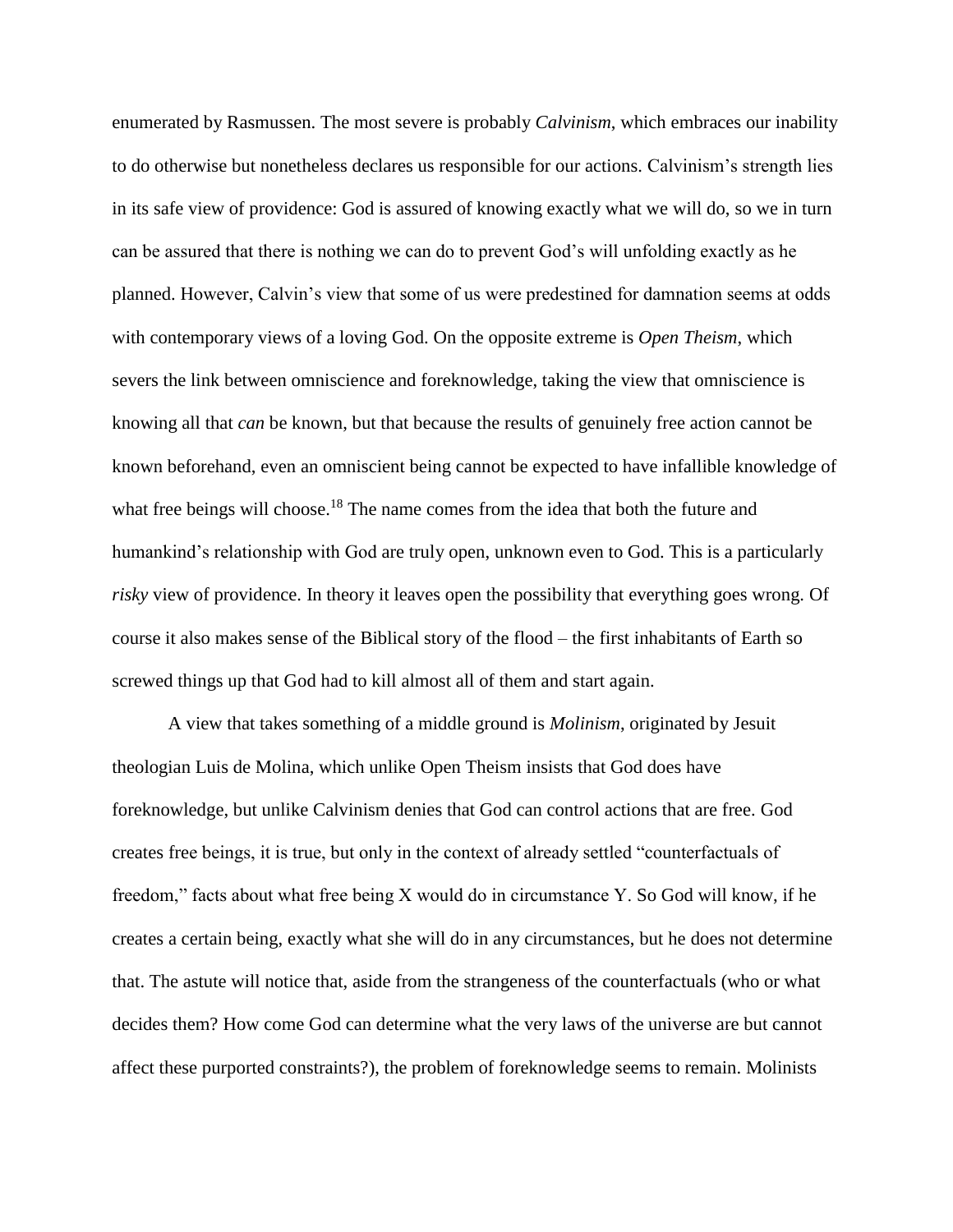attempt to address this with a distinction among different *kinds* of knowledge, insisting that the kind of knowledge God has of his creatures' future actions does not rob them of their freedom. It is a controversial view, to say the least.

It should be clear that if Calvinism were true then universalism could easily be achieved, as God could simply create beings who never  $\sin^{19}$  Rasmussen also argues that the probability that God could "pull off a universalist world" if Molinism is true is practically 100%. As should be obvious, defending universalism under Open Theism is trickiest. God cannot know what his creatures will do when he makes them, and they will have an infinity of chances to go wrong. Even here, though, Rasmussen says that if God pursues a "never give up" policy where, after each "stage of judgment" where a sinner fails to make the grade, God grants them full knowledge of how they have fallen short and whether or not to repent, then there is an ever increasing probability that they will eventually repent at some point in their infinite existence. With this basic structure in place, Rasmussen is able to defend the co-possibility of the God of theism and universalism in the face of the criticism mentioned earlier: that universalism does not truly respect free choice. That is, what if the sinner, like Lucifer, chooses to rebel against God and reject him? If God was nonetheless to force the sinner into his presence, would that not count against God's perfection? This objection strikes some theologians as frankly bizarre, defending as it does damning someone to hell on the grounds of respecting their autonomy. Holdier cites the views of Marilyn McCord Adams, who contends that given the vast chasm between our understanding and God's, we have fewer grounds for objecting to his paternalism than a baby has to his mother's. But it is worth pointing out that this choice-based defense of hell is usually paired with a conception of hell's nature that rejects ECT. Alternatives to ECT include *annihilationism*, which, as its name suggests, is the idea that those who do not achieve salvation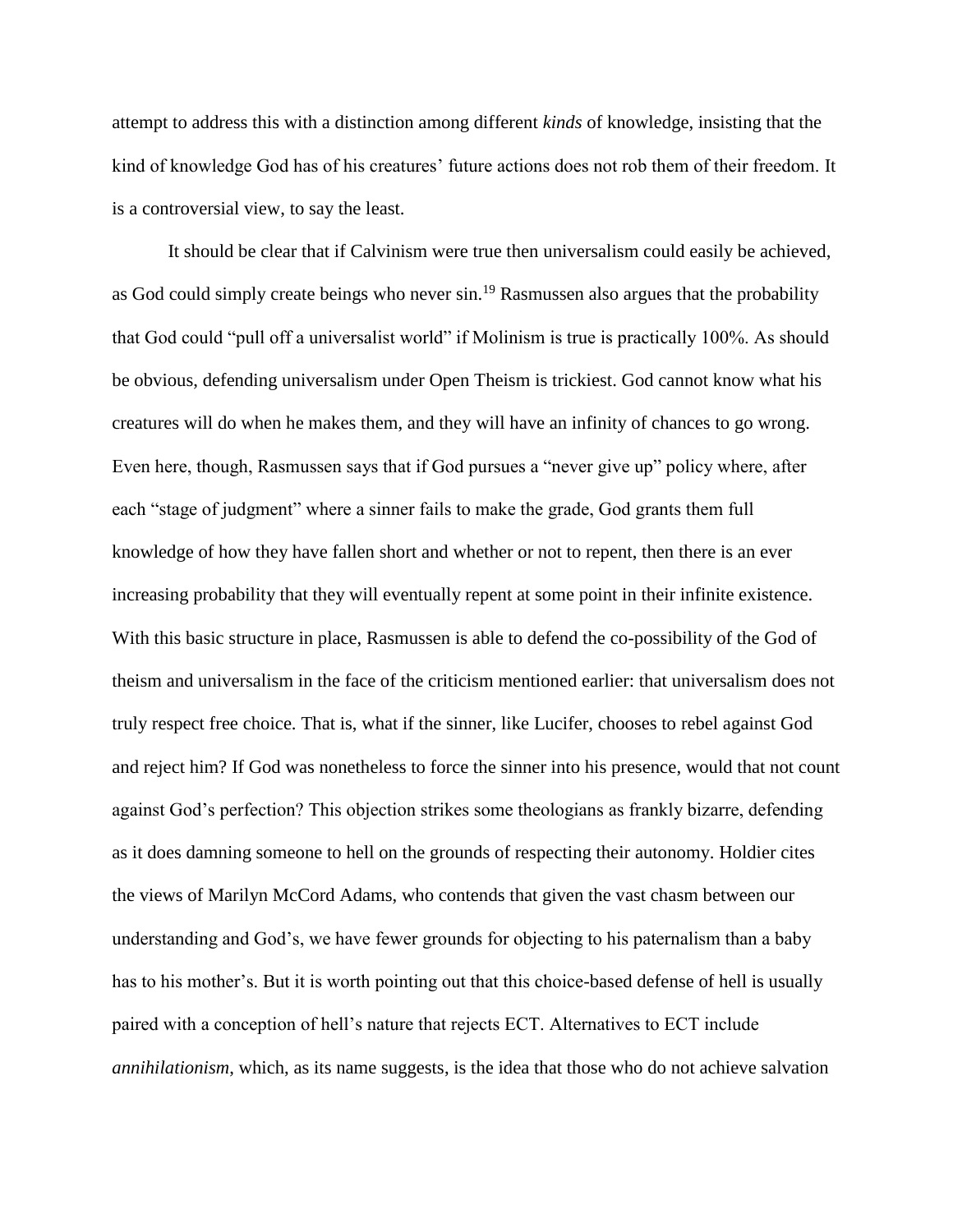simply cease to exist, and the view that hell is simply eternal existence away from the presence of God. A.G. Holdier suggests another possibility: that both blessed and damned are welcomed into God's presence, but their experience of it differs according to their status. That is, heaven and hell are the same place ("ontologically homogenous" – sharing the same being) but experienced differently ("phenomenologically distinct"). As illustration of what this might be like, I am reminded of when I was flipping through the cable channels and happened upon a televangelist making the following speech (or something approximating it): "Do you like peace and quiet? Well heaven's not for you then, because it's going to be thousands upon thousands of people yelling "HALLELUJAH!" for all eternity!" I felt I had lost a major incentive to be good. But on this view I would be experiencing phenomenological hell. Holdier defends his view, which he calls "obdurationist," both with Scripture and in light of apparently conflicting Biblical passages. He sees the advantage of his view that it makes concessions both to universalism – all end up in the presence of God – and the traditional view that some deserve punishment. Furthermore, the punishment of the damned is in keeping with their character and choices: God does not undermine the free will of those who rebel against him because their punishment is one and the same with their rejection of him.

## They Say in Heaven Love Comes First

Recently, the philosopher Nicole Hassoun has presented a new spin on a particular problem for any non-universalist: how the redeemed can be as blissful as they are supposed to be knowing that some that they love are suffering in hell. Thus, what she calls "the argument from love" may be seen as an argument for universalism as the only way to ensure heavenly bliss for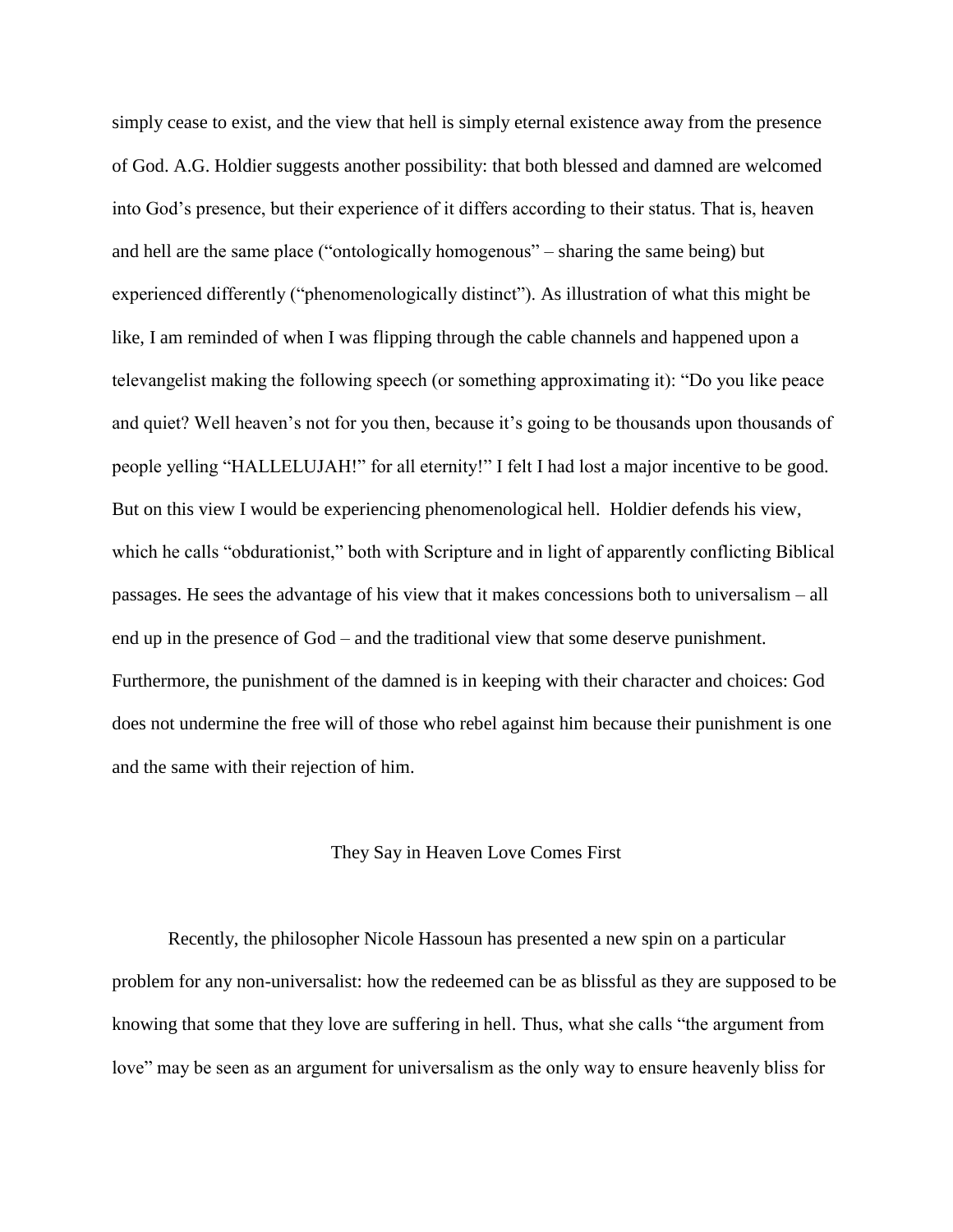those who make it there. Helen Daly and Eric Yang both take on this argument and defend interpretations of the experiences of both the blessed and the damned that, they argue, avoid the full force of the problem Hassoun outlines while avoiding the theological disadvantages of universalism. However, both also reject some alternative responses to the challenge that have been put forward. The traditional response, defended by Aquinas and Jonathan Edwards, is that the saved will not only not feel sorry for the damned, they will revel in their suffering. As Yang quotes Edwards: "a sense of the opposite misery, in all cases, greatly increases the relish of any joy or pleasure." This is heartless indeed, to the extent that the contemporary philosopher Jonathan Bennett was moved to say that Edwards's morality was "worse than Himmler's."<sup>20</sup> It is hard to reconcile reveling in the suffering of any, particularly if one is of a saintly disposition, and even more so where the person suffering is a loved one. A better response, then, defended by Stephen Davis and William Lane Craig, is that the redeemed are both ignorant of the fate of the damned and their memories of their loved ones have been selectively erased. This should remind us again of *Eternal Sunshine of the Spotless Mind.* But as we discussed earlier, our very personhood can depend on our memories and, as Yang asks, how are the memories of our loved ones to be removed without also removing a substantial part of ourselves? And as in the movie, lovers come to realize that they would rather have painful memories than none at all. The amnesia response, then, is unacceptable.

Perhaps, though, the redeemed in heaven will be changed to the extent that, while they may not rejoice in the suffering of their loved ones down below, they may not suffer. Daly rejects two versions of this response, but one of the two suggestions Yang makes might be seen as a variant of this view. Daly's own suggestion is to offer nuanced interpretations both of the love experienced by the redeemed and the suffering of the damned. Love, she suggests, should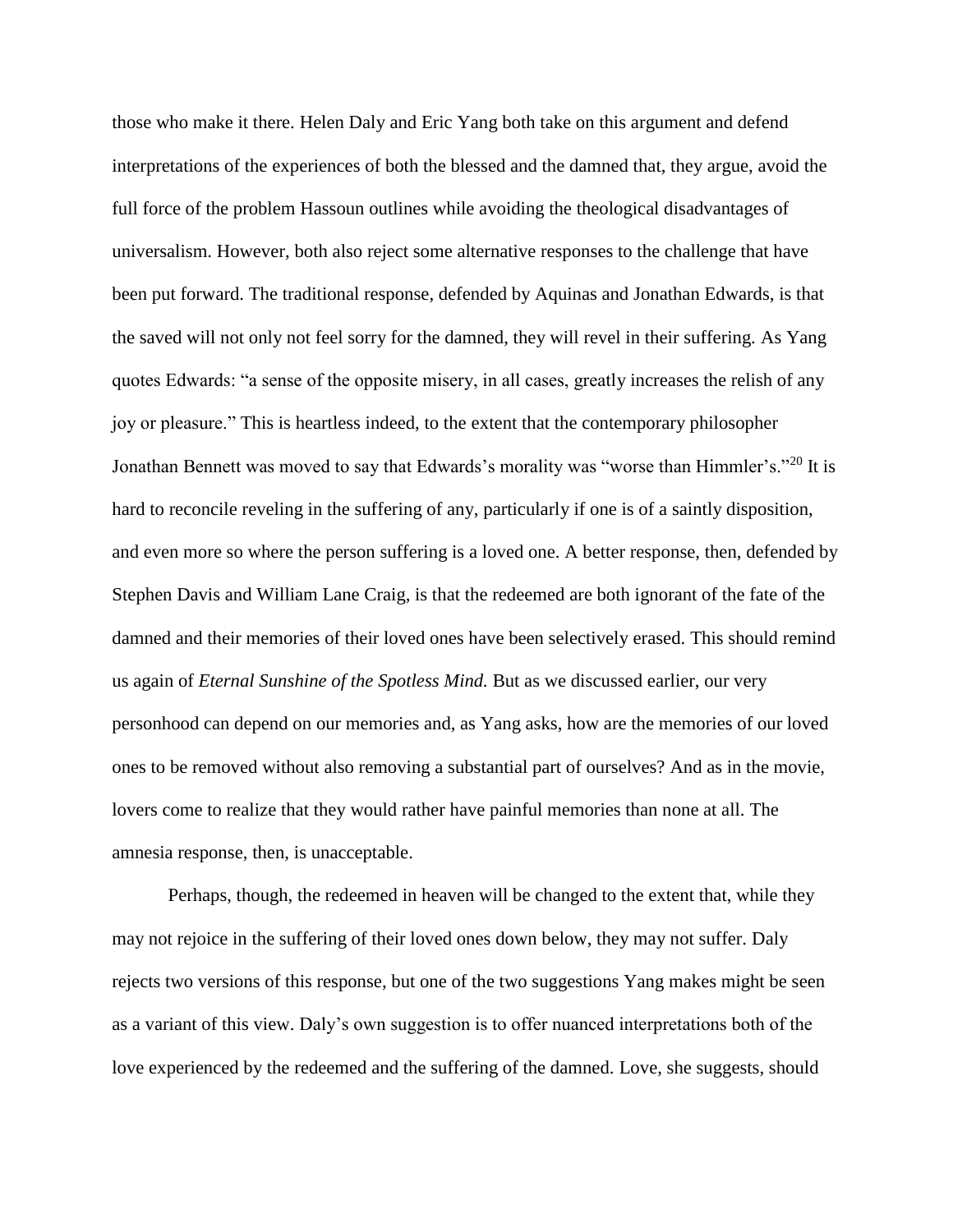be seen as having a component both of compassion but also respect, in particular for the choices of those one loves. And, assuming (as all our non-universalist authors have) that hell is chosen by those who inhabit it, then both God and the redeemed loved ones of a soul who choses hell will respect her choice. Furthermore, if we think of suffering as having both *objective* and *phenomenological* components, then, while the damned are objectively worse off in hell (and "suffer" in that way), they may not realize it, and need not therefore be pitied. They might be thought of as like somebody who enjoys a stroll on a nice day unaware that she is walking past the hidden entrance to Willy Wonka's Chocolate Factory. She certainly wouldn't consider herself suffering even if we know what she's missing out on.

Daly's view, while ingenious, faces obstacles. For one thing, we are still inclined to feel bad for the person who misses out on the Chocolate Factory, even if they don't, and of course the redeemed are well aware of how good the damned could have it. Daly addresses this point. But there is also the point that the inhabitants of Daly's hell might be said to have it *too* good. If we are concerned to reject universalism on the grounds that it does not respect justice, and because we balk at the idea that the likes of Giles De Rais, H.H. Holmes and Josef Mengele should be allowed in the pearly gates, then we are not going to be satisfied with a conception of hell that allows their only suffering to be unknown to them.

Daly also considers that a remaining problem for her view is that it does not address the suffering that those in heaven may feel because they are *separated* from their loved ones. This problem of *eternal separation*, is the main focus of Yang's chapter. He offers two possible responses. The first of these is a variant on the idea that the natures of the redeemed are changed by the experience, so that they become closer in nature to God. In particular, God is supposed to be *impassible*, impervious to suffering, so it might be expected that the redeemed would at least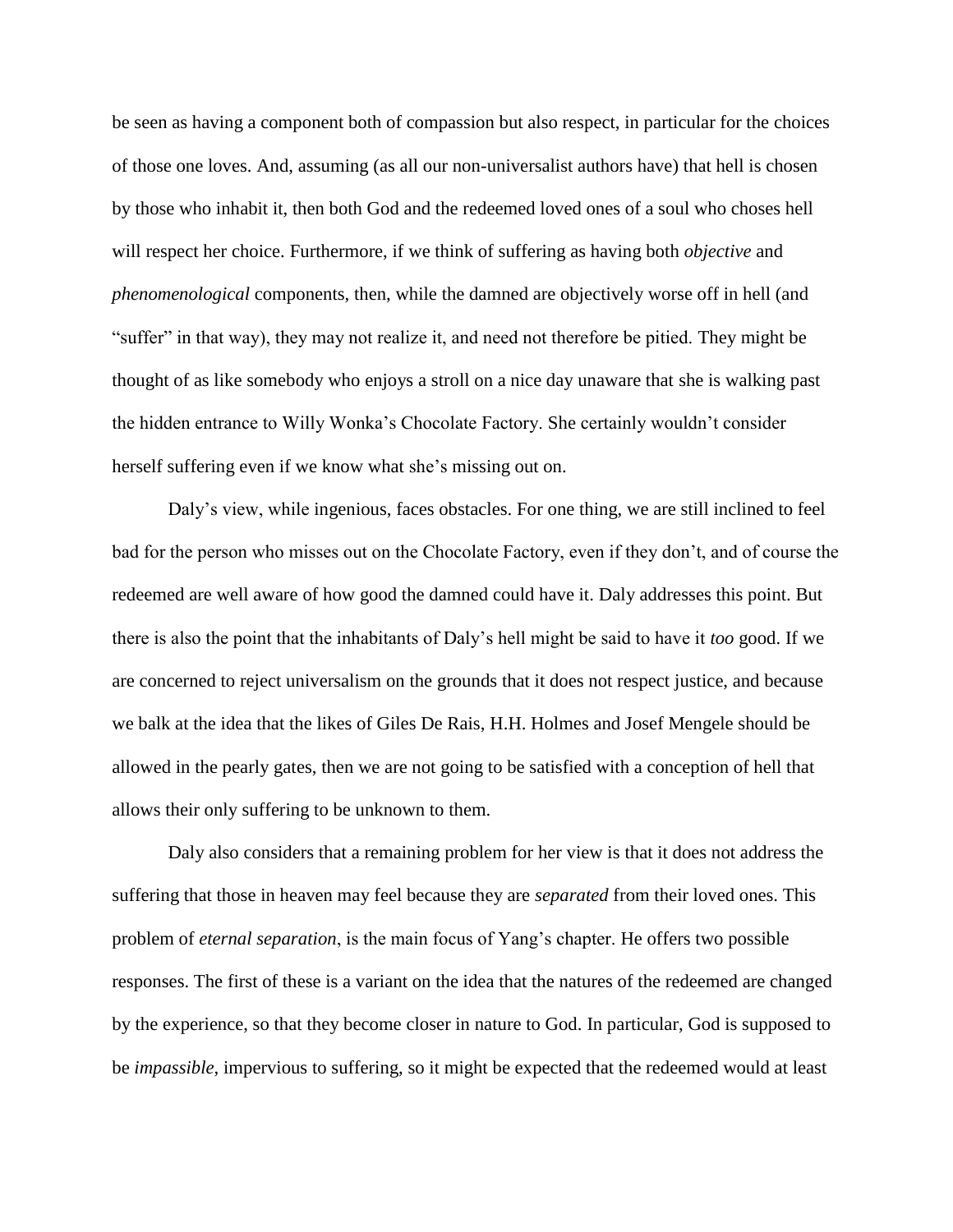be less prone to it. Of course, this invites the response that this view is irreconcilable with the idea that God and the redeemed are still capable of love, but to rebut that Yang draws on a distinction between "passions" and "affections." Anastasia Scrutton has argued that the former are appetitive, and thus unworthy of God, but the latter involve movements of the will, and are intellectual, and so while God's impassibility rules out his having passions, he can still have *affections*, and so, suggests Yang, can the redeemed. Furthermore, while pity is a passion, compassion is an affection, and the redeemed could still feel that for their damned loved ones. He makes the case that this both allows love to persist but also blocks suffering on the part of the redeemed at separation from their beloved. However, Yang does concede that this view of love might seem a little cold and alien, and so also considers an alternative solution employing the concept of the *refrigerium*, an experience of spiritual refreshment said to be available to some in purgatory. Yang suggests that, just as the suffering of separation from a loved one who is incarcerated can be lessened by periodic visits, so we might imagine that those in heaven could be given periodic chances to reunite with their loved ones who are not. While one would still have to leave them there, Yang suggests that suffering could be averted both because of the great joy of communion with God, but also by knowledge that one would see them again, and in the meantime, they were realizing their own free choices.

In the foregoing we have seen the importance of human autonomy to the topic of a being's eternal destination, given the "choice" model of hell. And we shall see that chapters 10 and 11 focus on the nature of the freedom attributed to former humans who are redeemed. But what of creatures who are conscious, and can feel pain and pleasure, but are not truly capable of the kind of choice that is a prerequisite for moral agency? In chapter 9 Blake Hereth presents an argument that, precisely because they lack moral autonomy, and thus are incapable of sins,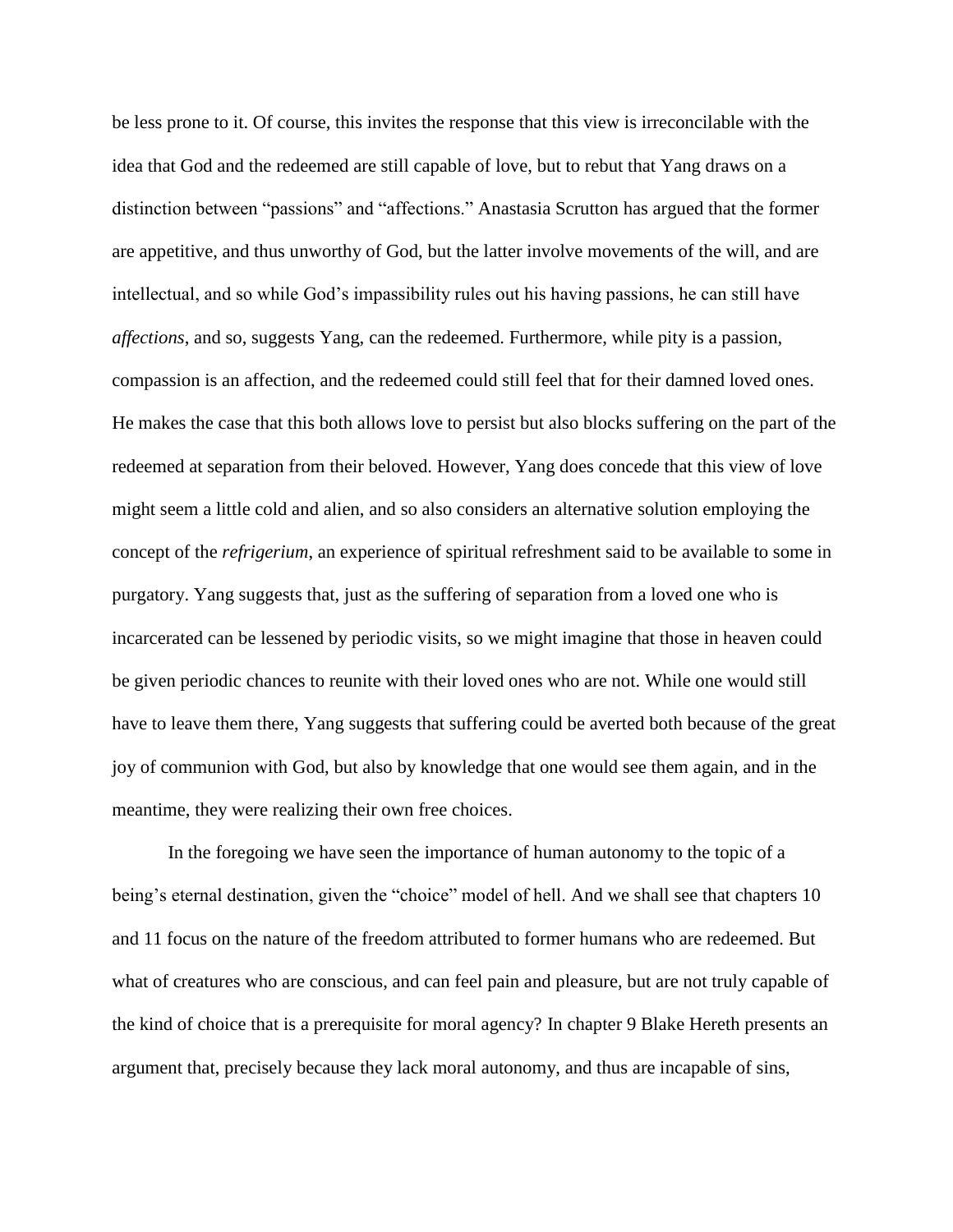sentient non-human non-agents will all be admitted to heaven. Hereth offers two arguments for this conclusion. With the "No Fault Argument" Hereth argues that either a life that ends in bodily death or an immortality in a non-heavenly afterlife would be an unfair harm to sentient non-agents given that there is a version of them on some possible world who experiences a blessed immortality, and for this reason we should conclude that an all-powerful, perfect deity would actualize a world where that non-agent enters heaven. The "Just Compensation Argument," on the other hand, is a variant on the use of heaven to respond to the problem of evil for humans. From the evident fact that vast numbers of sentient non-agents suffer horribly (often at the hands of humans), and the corollary that, as non-agents, they can have done nothing to deserve this, Hereth argues that a perfect deity would offer them compensation in the form of a heavenly afterlife. Hereth considers various alternative suggestions and criticisms, and offers a rebuttal to each.

Although Hereth does not make this case, it is worth noting that everything ze says about non-human non-agents could also be said about *human* non-agents, such as the cortically dead or very young infants. Lest it be said that either of these will *become* agents (or be restored to agenthood) in heaven, Hereth also considers a suggestion by Trent Dougherty that even nonhuman non-agents will be granted human-like capacities in heaven, but is unconvinced.

#### Everyone will Leave at Exactly the Same Time

The chapters by me (Simon Cushing) and Michaël Bauwens are both concerned with the issue of the freedom of those in heaven. What makes this a question of philosophical interest is that it is widely asserted that the redeemed are "impeccable," or incapable of sin. This makes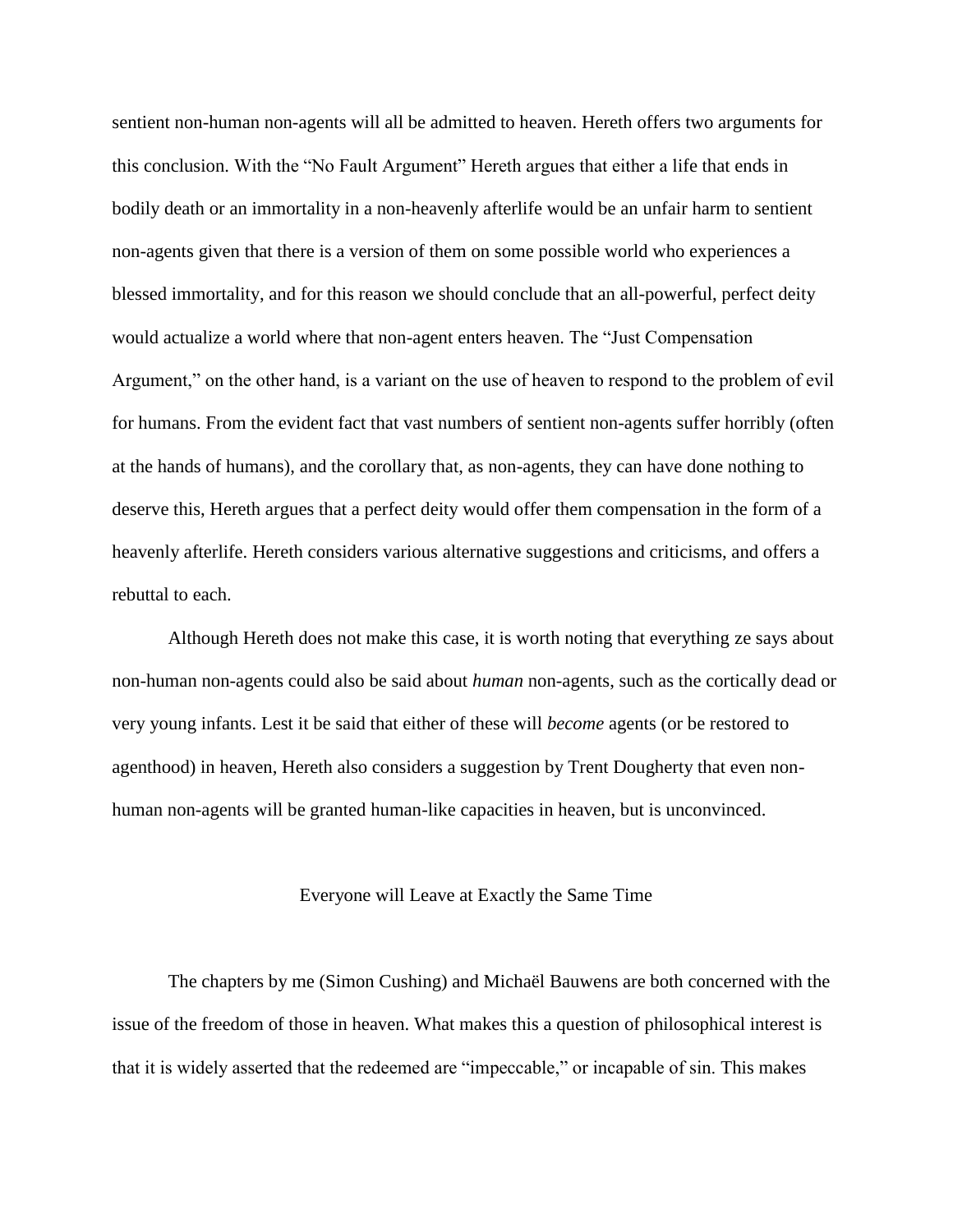sense, particularly in the context of a popular response to the problem of evil. This problem, recall, was why there should be evil (which is taken to include suffering) in a world created by a God both able and willing to prevent it. The most widely accepted theistic responses to this problem (which are called "theodicies" when they make claims to being true or likely, and "defenses" when they are put forward simply as not necessarily false), have tended to rely on two key notions about freedom. One is that the capacity to act freely is a prerequisite for some phenomena that are of immense value, where this could be love, morally responsible action or simply autonomy, to the extent that no world that lacks beings with this capacity can be truly excellent. (We have seen above how the autonomy of hellions is supposed to justify God's refraining from ushering them into paradise.) The other is that the gift of free will to created beings unavoidably brings evil along with it.<sup>21</sup> Thus it is that God was faced with a choice: create a world free of evil, but where no being has free will, or a world where many creatures are capable of genuine free choice, but which could not, as a result, be kept free of evil. The latter is a better world, goes the theodicy or defense, and that is the one we inhabit.

Such theodicies have long existed, and have been criticized by many. Perhaps the most sophisticated and currently well-known today is Alvin Plantinga's "free will defense," which uses a version of Molinism to argue that, while worlds where creatures are free but nonetheless none do evil may be *possible* (they are clearly *conceivable*), it may be that, nonetheless, they are not *actualizable by God*. Plantinga is thus committed to the idea that there are some possible worlds that God cannot bring into being, which might surprise many theists who thought that would be ruled out by God's omnipotence. We do not have the time to get into the debate here, but for our purposes it is worth noting that heaven would appear to be just like those supposedly unactualizable worlds, as its inhabitants are both free and sinless. Heaven thus appears to be a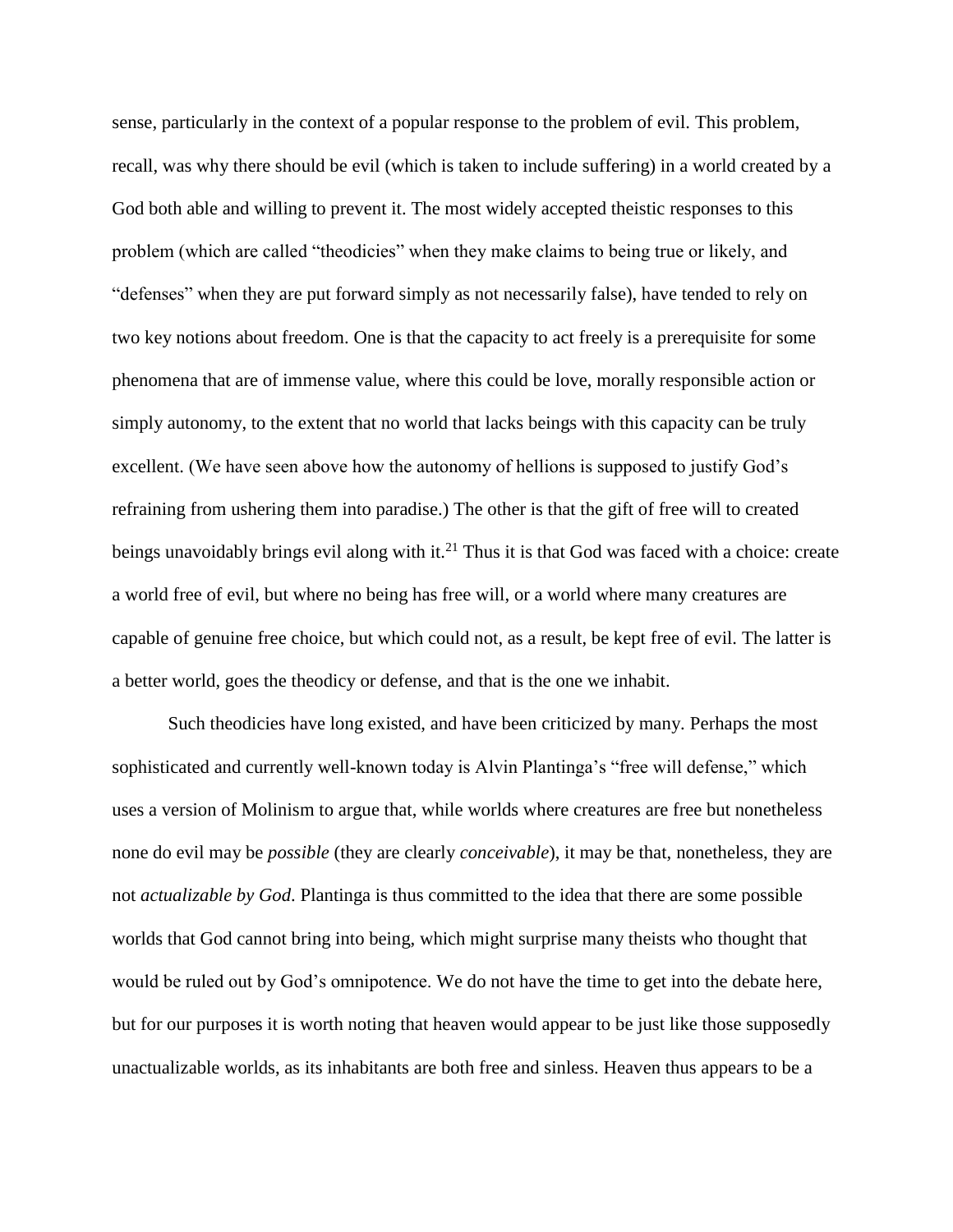challenge to the two ideas about freedom behind free will theodicies: if the redeemed can be impeccable even as they act freely then the second claim is false. If, on the other hand, they are impeccable because they are *not* free, then it seems that heaven manages to be a plane of existence far superior to our own earthly one without any of its denizens possessing free will, which undermines the first claim. I call this the Heaven Dilemma for free will-based theodicies.

James Sennett has taken on the challenge of explaining how it is that it can be both true that earthly freedom unavoidably brings evil (in such a way that God cannot be blamed for the profusion of earthly evil) and that the redeemed, while also free, can be impeccable. To explain his approach, a digression into the general philosophical debate on free will is in order.

Earlier we saw that there was a puzzle about the apparent clash between God's foreknowledge of human actions and their being freely performed. A secular version of this conflict is that between the supposed truth of *determinism* and human freedom. Determinism is the idea that the universe is *orderly* and *predictable*, in such a way that there is a complete set of laws that govern its behavior. The French mathematician Pierre-Simon Laplace imagined an omnipotent demon who could hold all of the laws in its head, along with all the information (size, mass, location, velocity, *et al.*) about every particle in the universe right now, and who would, as a result, be able to describe with perfect accuracy the state of the universe at any other point in its history, either past or future. Something like this possibility is strongly hinted at by the predictive success of modern science. We believe we have discovered many laws of the universe, both physical and biological, and have, as a result acquired great predictive power. But, if we humans are, as philosophers like Eric Olson maintain, wholly material beings, then Laplace's demon would know with perfect accuracy everything we will ever do, and there would be no way for us to behave other than as the laws of the universe determine. But if truly free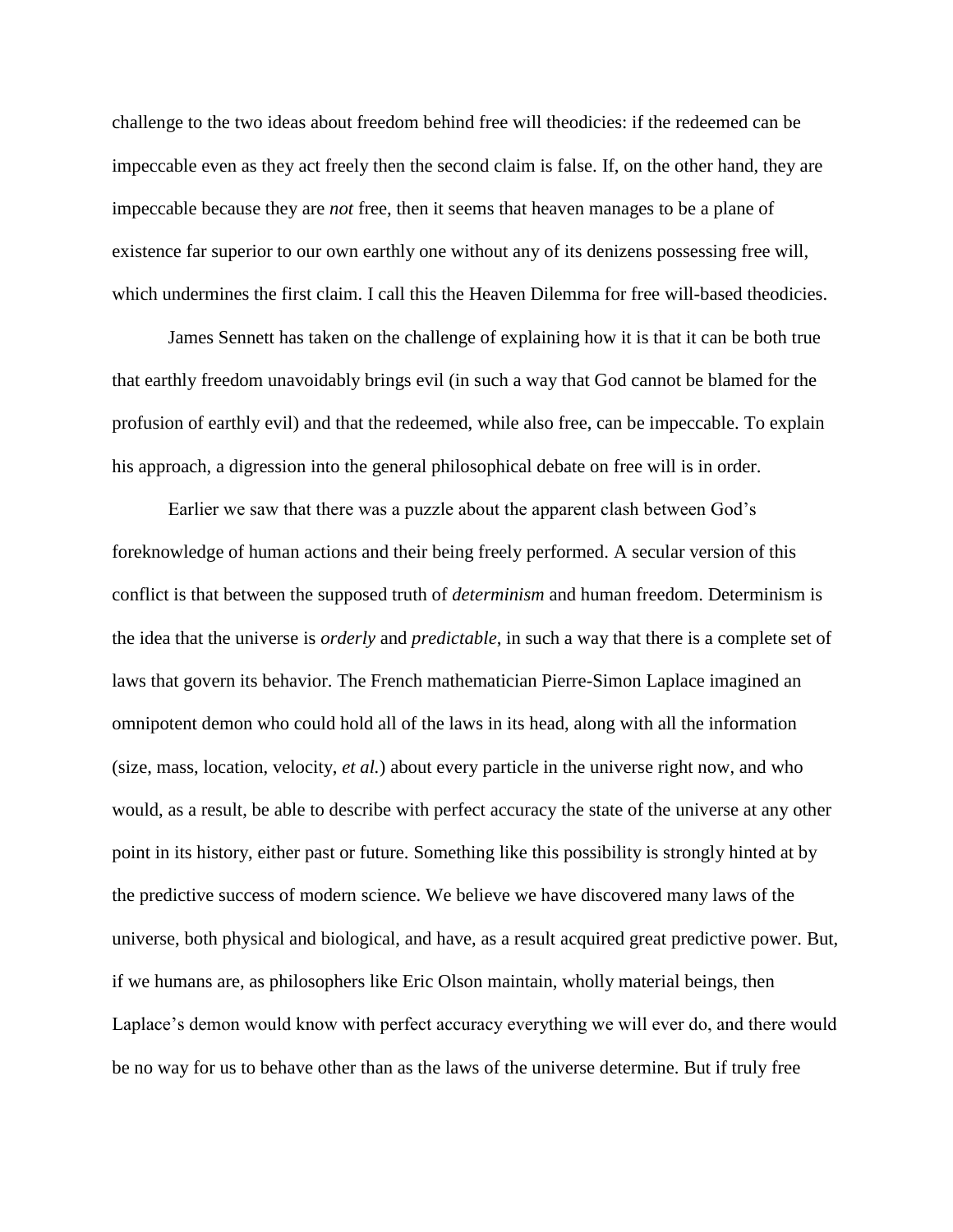action requires that we have genuine options, that at any point it is true that we could perform an action and also true that we could *refrain* from it, then determinism appears to rule out truly free actions. The philosophical view of *hard determinism* takes just this stance: determinism is true, and we are not free. Of course this is not a view that a theist committed to some version of the free will defense can accept. On this view human evil is just like the movement of the planets: something that results directly from the way God constructed the universe, and responsibility for which can just as plainly be laid at his doorstep. Human suffering would then be directly attributable to God's actions. Many non-theists also find this view repugnant because it appears to make nonsense of ideas of responsibility. We do not find robots praiseworthy for carrying out the tasks they are programmed to perform, nor blameworthy when wear-and-tear prevents them from so doing. Humans are just sophisticated biological robots to the hard determinist and equally inappropriate targets for praise or blame. Punishment, then, cannot be justified by saying to the punished "you chose to do wrong and so deserve what you get," for no real choice was involved.

For those who wish to defend the possibility of human freedom, then, there are two options: deny determinism or argue for a conception of freedom that is compatible with it. Of compatibilist views the view that says that determinism is true but humans are still capable of the kind of freedom required for moral responsibility is called *soft determinism* (or, often, simply *compatibilism*, because why would you argue for the compatibility of freedom and determinism simply to turn around and deny one of them?). This is a popular view amongst contemporary non-theistic philosophers and has had defenders that include such great philosophers as John Locke, David Hume and John Stuart Mill. The key idea of compatibilism is that actually what is important about freedom is that humans be able to control their actions (Bauwens calls this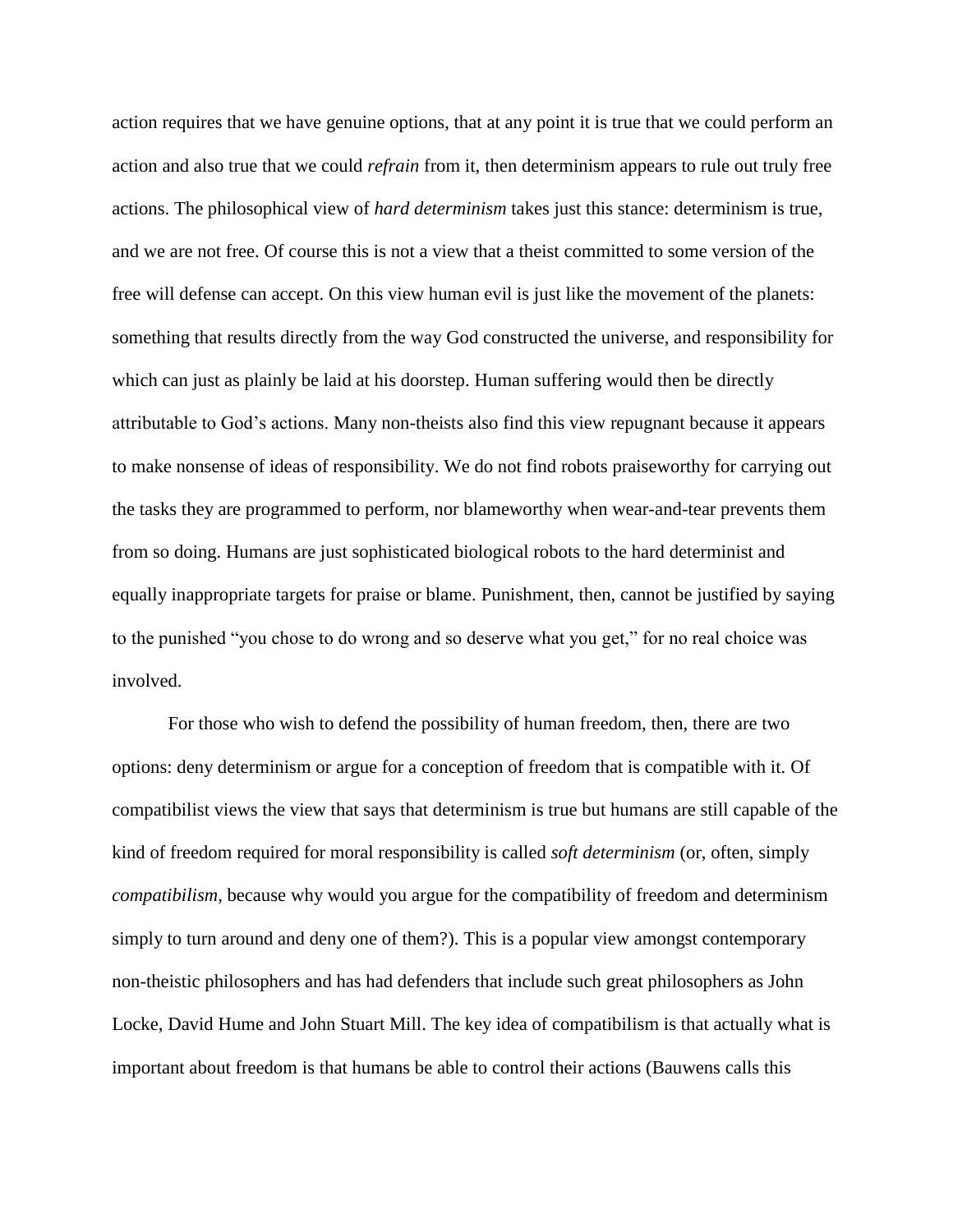contingency-D, where the D stands for the dependence of the actions on the agents) in an entirely predictable manner, which is not only consistent with determinism, it *requires* it.

The alternative option is *metaphysical libertarianism* (not to be confused with the political view), which takes the position that determinism, while it is *largely* true (planets do indeed move in predictable orbits, gravity does not occasionally lapse and allow things to fly into space) it is not *universally* true, and it is the indeterministic gaps that allow human freedom to creep in. Libertarians demand that for the action of a human to be performed freely, it must be that she genuinely could have done otherwise, consistent with the laws of the universe remaining unchanged. This is sometimes called the "Principle of Alternative Possibilities" (Bauwens calls it contingency-O, for "otherwise"), and it is what determinism (and in a different way, God's foreknowledge) appears to rule out. Libertarians scorn compatibilism, pointing out that brainwashed subjects like the main character of *The Manchurian Candidate* would meet the compatibilist standard of freedom, because if you ask him if he is doing what he wants to be doing, he will honestly answer yes.<sup>22</sup> The fact that his *desires* have been manipulated by others does not seem to rule out his actions being free by (simple) compatibilist standards, yet few indeed would say that the brainwashed assassin is truly responsible for his fatal acts. Compatibilists respond that they can fix that with a more sophisticated variant of their view, but that libertarian so-called "freedom" is just randomness. If free actions have to be free from the laws of physics, then they are truly unpredictable and uncontrollable.<sup>23</sup> They happen for *no reason*. But if my arm flies up and I truly cannot point to any reason for it doing so, I do not think that the epitome of free action on my part, I think of it as my body betraying me. In return, libertarians stress that they do not need *randomness* (for Bauwens, contingency-R), they just need it to be the case that my acts are not simply the result of the state of the universe up to my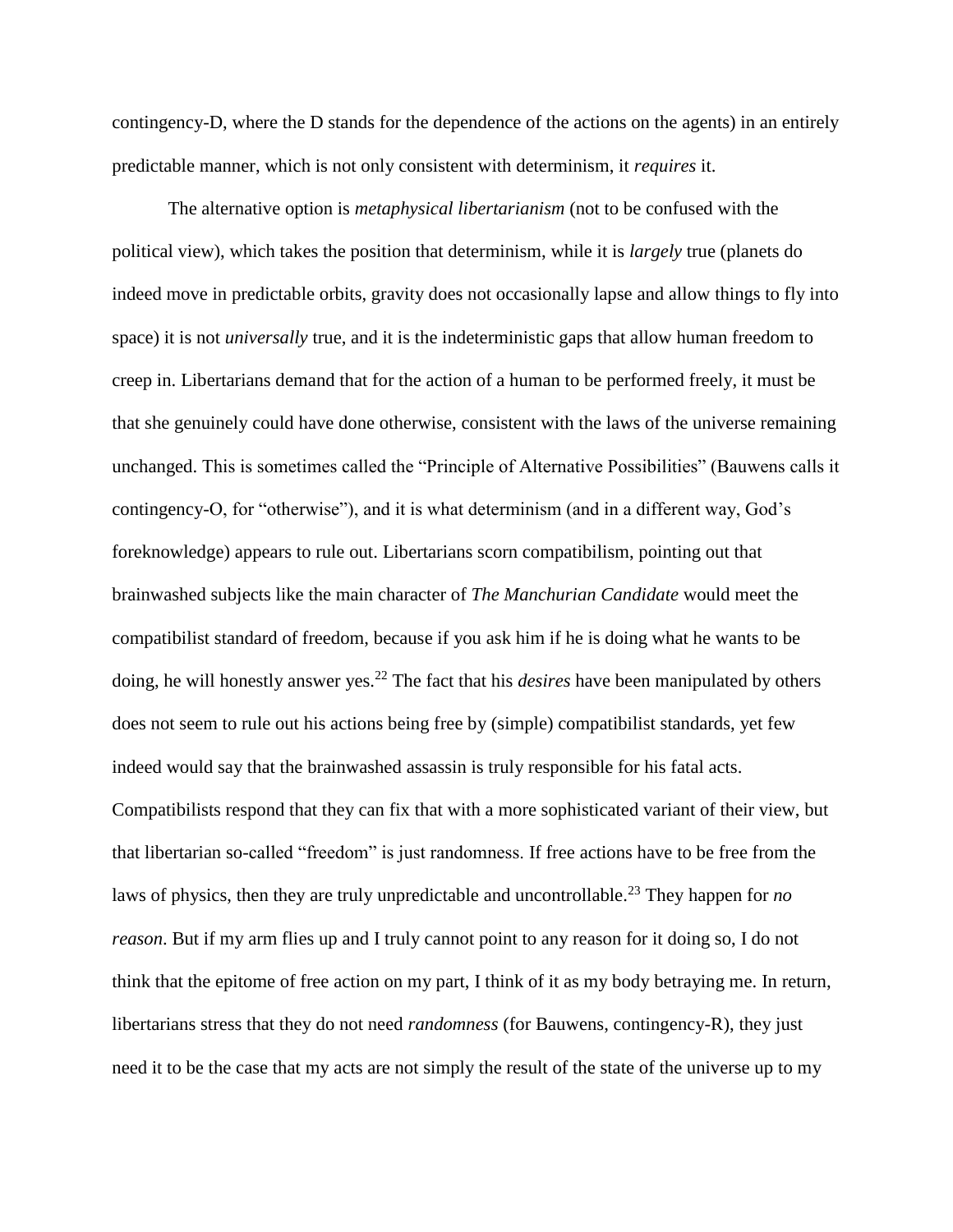moment of choice. There must be a break in the causal chain, otherwise I am just one domino among others, and not free.

As you can see, this is a thorny debate, with much back and forth. For our purposes, though, it would appear that compatibilism is a no-hoper for theists (although, admittedly, there are some philosophers who claim to be both) because if we can be free while entirely determined by the laws that God sets up, then again, our evil acts appear to result as directly from God's creative act as the rising of the Sun, and as much attributable to God (and as little to us). Compatibilism *would* however, be a good explanation of how free beings could be impeccable: the actions that they choose to do could be (pre-)determined to include no sins. Conversely, only libertarianism has a chance of implying that free acts inevitably bring evil, one of the two core claims of any free will defense.

This brings us back to James Sennett. His proposal is, roughly, that libertarianism reigns on Earth, but compatibilism is true in heaven. That is, there are a significant number of undetermined free acts on Earth (whose undetermined nature (contingency-O) explains why they can result in evil) but that those who make it to heaven do so because their characters have become perfected, and those characters will determine their heavenly behavior (contingency-D) in a way that shall remain necessarily free from sin. Sennett's ingenious proposal has met with much praise, but also criticism from both sides. In chapter 10, I argue both that it is unconvincing and that even if it worked it would have several theologically unacceptable implications. It is unconvincing because it implies that knowing whether a being is free requires that being's complete history. Two currently identical beings, both acting in identical ways, for identical reasons, could differ in that one is acting freely on Sennett's account while the other is unfree. Worse than that, Sennett's view requires that the perfected self that enables the redeemed in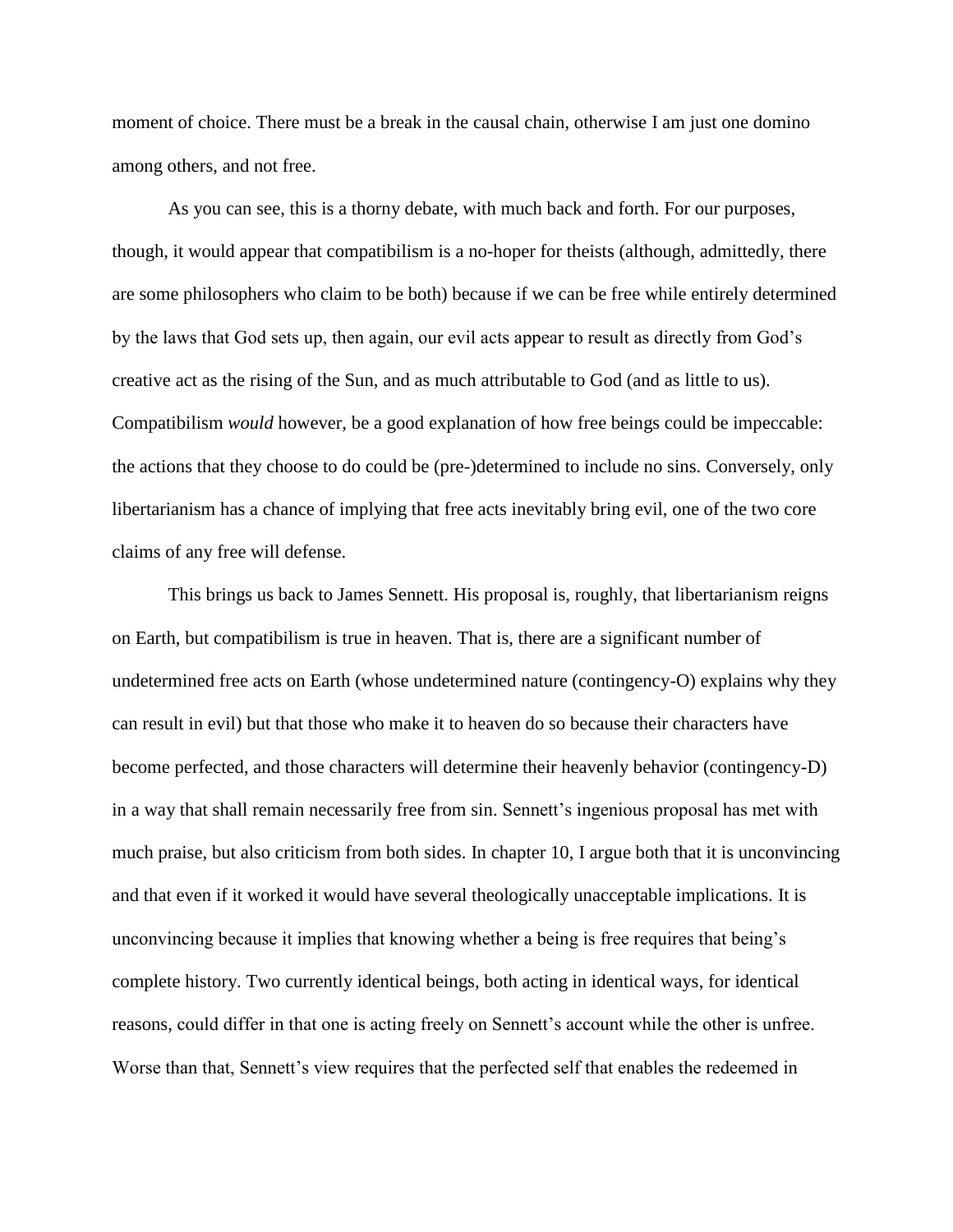heaven to be impeccable must have been "self-formed" on Earth in a way that unfairly handicaps those whose God-created natures make such formation difficult, and, more pressingly, implies that millions who have died young have never had the chance to achieve self-formation and are thus condemned to unfree existence as "little angel automatons." However, any attempt to avoid this implication (say, by invoking purgatory as a place for post-mortem, pre-heavenly selfformation) exacerbates the Problem of the Apparent Pointlessness of Earth: if it is possible for any beings to make it to heaven without the chance to sin, why would God have *any* of us face any possibilities of sinning on Earth first? Why have Earth at all, with its miseries and risks for damnation if we can have all the freedom in a post-earthly existence with none of the risk?

Bauwens's concern in his chapter is to argue first, that there is a *libertarian* conception of freedom that permits impeccability in heaven, and second, that this freedom is not any less free than a kind that would permit sin. In a recent paper, Timothy Pawl and Kevin Timpe have suggested that Sennett's account can be augmented to allow libertarian freedom for the redeemed. However, the kind they envisage, that allows undetermined choice but only amongst goods, with no option for sin, is dismissed by Bauwens as unacceptably shallow. He counts Pawl and Timpe amongst followers of Aquinas who prejudice what he calls "freedom-as-doing-good" (and they call "freedom for excellence") at the expense of "freedom-as-choosing" ("freedom of indifference"). The former is freedom that, while undetermined by causes, is nonetheless guided by knowledge of the good (which pulls free actions towards it like a magnet pulling iron filings) so that it does not allow the possibility of evil-doing. This makes free actions *intelligible* (there is clearly a *reason* behind each action, namely, to do good) but Bauwens likens the unavoidablygood actions of perfected beings to the story of Odysseus binding himself to the mast to avoid succumbing to the lure of the sirens. That he remains steadfast is in some ways a result of his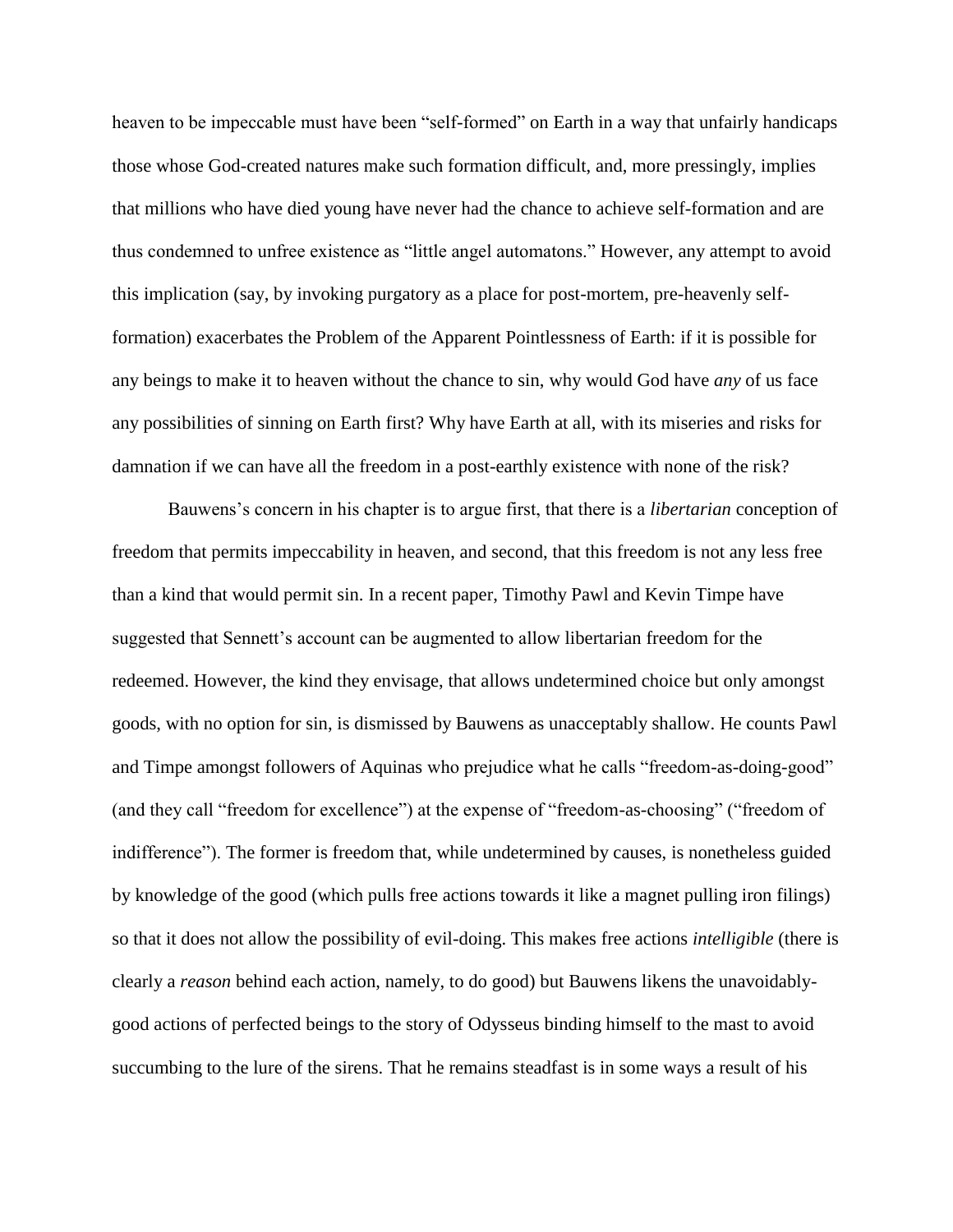free choice – the choice to have himself bound – but his "resistance" is not praiseworthy in the way that it would be were he to remain consciously steadfast in the face of temptation without requiring external impediments to lapsing. Similarly, a husband who remains faithful simply because of his original free exchange of vows is less of a loving husband than one who regards himself constantly able to stray but at every point chooses not to. Thus, true libertarian freedom requires freedom-as-choosing as well as freedom-as-doing-good. (Indeed, only the former can explain the fall of Lucifer, which would be ruled out if the latter were all that inhabitants of heaven possessed.) But, one might wonder, how is the impeccability of the redeemed ensured under these conditions? Bauwens' answer is to suggest a third aspect of true freedom, which he calls "freedom-as-creating," which, he claims, eases the apparent tension between the other two aspects. God's freedom is surely increased by his power of creation, and, while we lack his power to create *ex nihilo*, humans become more free (and more like God) the more we create. However, sinning is anti-creation, in that sinful acts will inevitably compromise our future choices, while creative acts expand them. Drunkenness will corrupt and weaken us, whereas learning a musical instrument increases our opportunities by opening formerly unavailable possibilities, like composing or performing in ensembles. The upshot of Bauwens' analysis is that the redeemed do not *lose* freedom by losing the opportunities to sin because sin itself is contrary to freedom. His argument is thus reminiscent of Rousseau's argument that freedom does not include the freedom to sell oneself into slavery because that is contrary to the very nature of freedom.

Bauwens' case, if successful, would appear to show that we do not need a bifurcated notion of freedom along Sennett's lines. However, it does appear to exacerbate the Problem of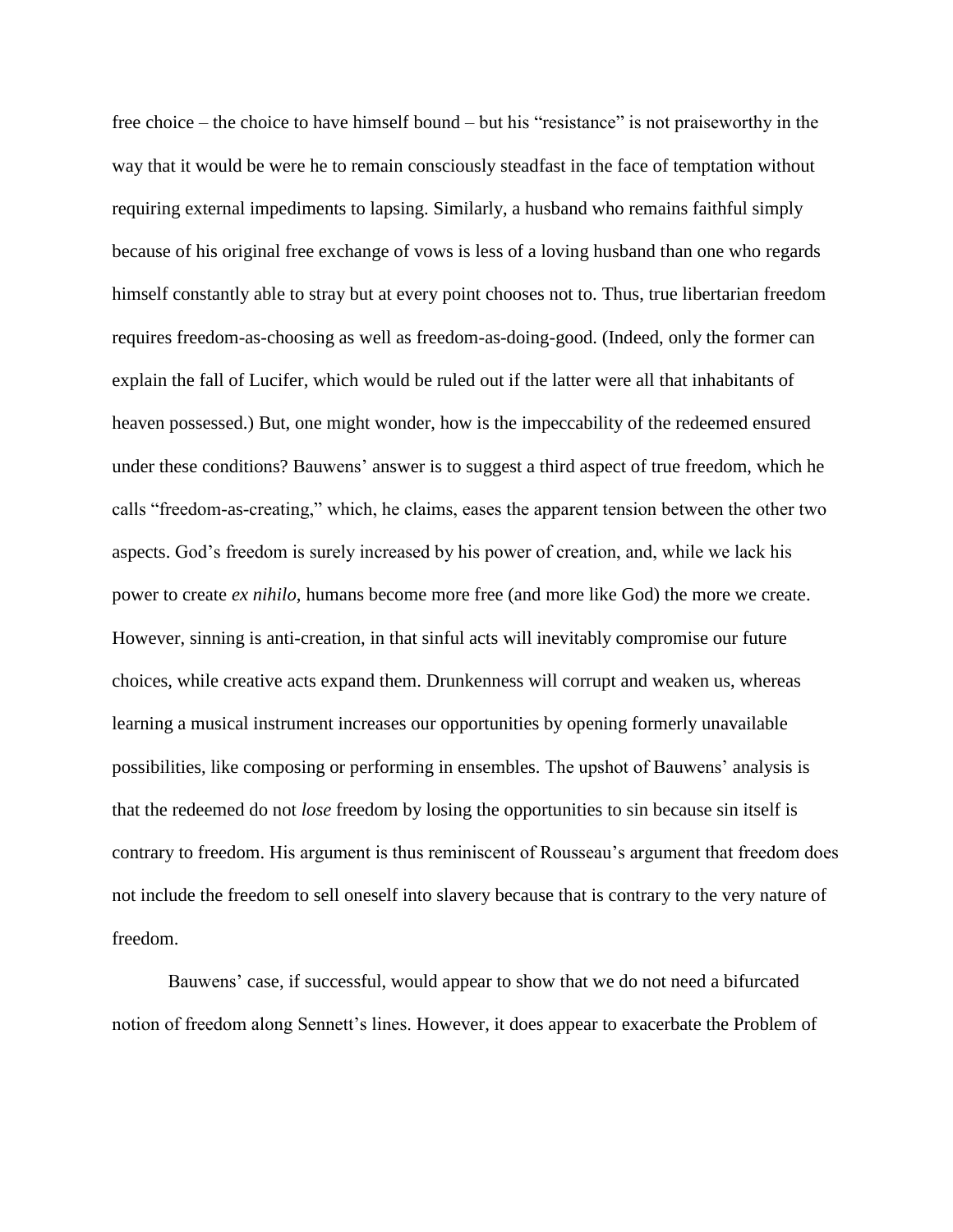the Apparent Pointlessness of Earth and put free will theodicies at risk. Why would God grant us the chances to sin in the name of giving us freedom if sinning undermines freedom?

## Heaven Knows I'm Miserable Now

Finally, in chapter 12, for a bit of a change of pace from deep metaphysical discussions, I address the questions of whether or not the very existence of heaven provides a motivation for killing. If universalism is true, then anyone killed will end up there, as will the killer. And given that heaven is infinitely better than earth, killing would be, on this view, the greatest gift possible to the "victim." But if universalism is not true, there is perhaps an even greater incentive to kill one's loved ones if one knows them to be currently heaven-bound: that is, to save them from the risk of an infinitely terrible fate, that of somehow damning themselves between now and their natural death. This is an issue that we have all surely wondered about: if we're going to heaven, what's so bad about death that it must be condemned? But I think there is also a less-discussed problem raised by the very existence of heaven: that the existence of earth is thereby made redundant. What is earth but an annoying antechamber for heaven, one that we all wish we could bypass? I consider various attempts both to forestall the motivation for altruistic killing and to provide a justification for earth as more than a poor version of purgatory, and fail to find any that are truly compelling. I conclude that the existence of earth is therefore itself an argument against the existence of heaven.

It's Getting Dark, Too Dark to See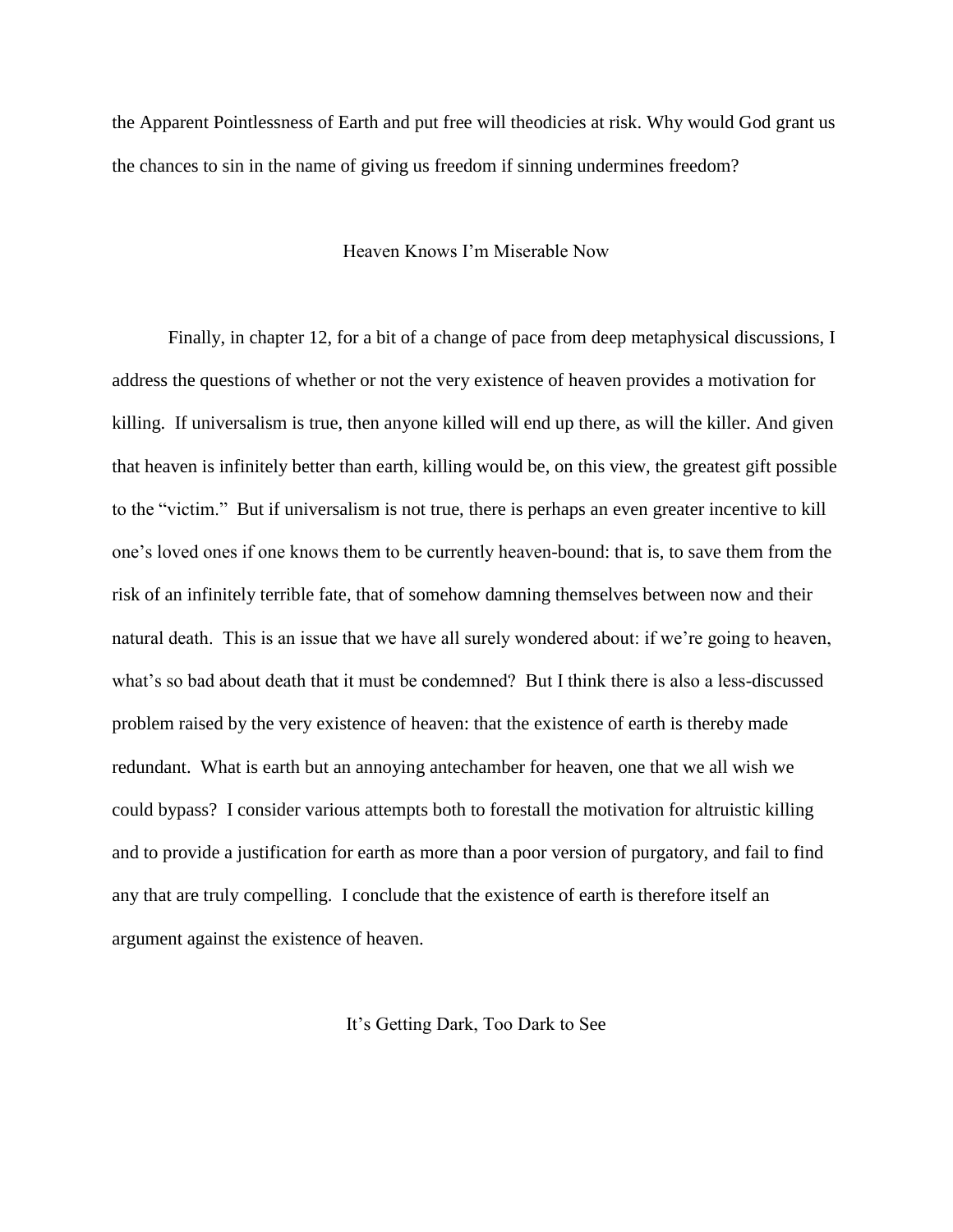So there we have it: a dozen articles that give a small flavor of the kinds of debate philosophers are having about the nature and possibility of a post-mortem existence. Some readers might be frustrated, hoping for more of a concrete consensus about the nature of the life to come. Others will wonder about the whole enterprise, considering that we can easily find out by dying. But the obvious response to the latter view is that we need to have some idea about what death will bring so we can decide what life to live first.

## References

- Adams, Marilyn McCord. 1999. *Horrendous Evils and the Goodness of God.* Ithaca: Cornell University Press.
- Baker, Lynne Rudder. 2001. "Materialism with a Human Face." In *Soul, Body, and Survival*, edited by Kevin J. Corcoran. Ithaca: Cornell University Press.

Bennett, Jonathan. 1974. "The Conscience of Huckleberry Finn," Philosophy 49 (188).

- Craig, William Lane. 1991. "Talbott's Universalism." *Religious Studies* 27 (3): 297–308.
- Davis, Stephen T. 2015. *After We Die: Theology, Philosophy, and the Question of Life after Death*. Waco: Baylor University Press.
- Descartes, Rene. (1641) 1993. *Meditations on First Philosophy*. 3rd Edition. Translated by Donald Cress. Indianapolis: Hackett Publishing Company.
- Dostoevsky, Fyodor. 1982. *The Brothers Karamazov*. Translated by David Magarshack. Harmondsworth: Penguin.
- Dougherty, Trent. 2014. *The Problem of Animal Pain: A Theodicy for All Creatures Great and Small*. New York: Palgrave Macmillan.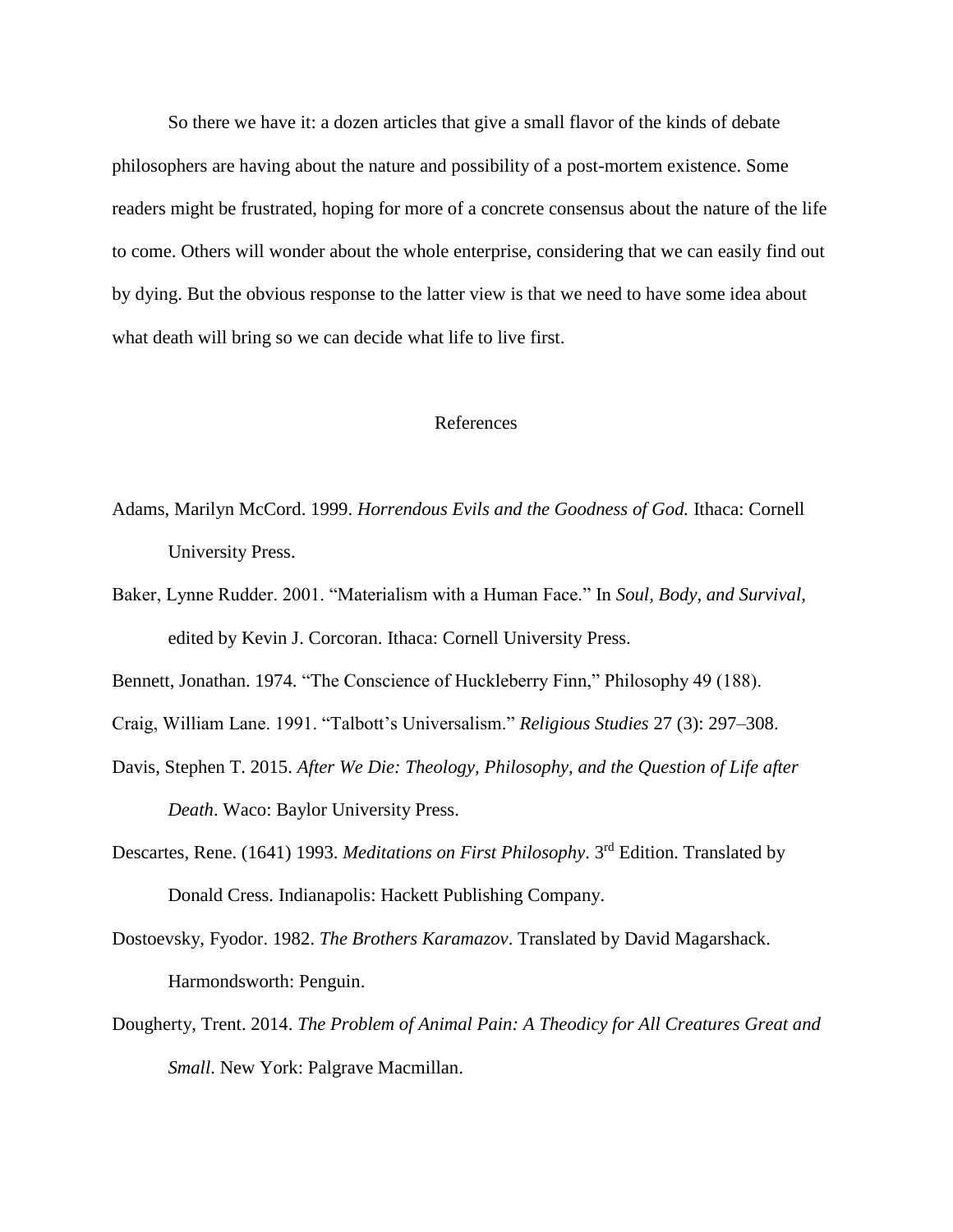- Edwards, Jonathan. "The Eternity of Hell Torments" The Writings of Jonathan Edwards. http://www.jonathan-edwards.org/Eternity.html
- Grisez, Germain, and Shaw, Russell. 1988. *Beyond the New Morality: The Responsibilities of Freedom*. 3d ed. Notre Dame, IN: University of Notre Dame Press.

Haldane, John. 2002. "Examining the Assumption." *The Heythrop Journal* 43 (4): 411–429.

- Hassoun, Nicole. 2015. "Eternally Separated Lovers: The Argument from Love." *Australasian Journal of Philosophy* 93: 633–643.
- Hobbes, Thomas. 1994. *Leviathan*. Edited by Edwin Curley. Indianapolis: Hackett Publishing Company.
- Hudson, Hud. 2005. *The Metaphysics of Hyperspace*. Oxford: Oxford University Press.
- Lewis, David. 1976. "Survival and Identity." In *The Identities of Persons*, edited by Amelie Rorty. Berkeley, CA: University of California Press
- Locke, John. 1996. *An Essay Concerning Human Understanding.* Edited by: Kenneth Winkler. Indianapolis: Hackett Publishing Company.
- Marx, Karl. 1844. *A Contribution to a Critique of Hegel's Philosophy of Right*, Introduction. Marxists.org. https://www.marxists.org/archive/marx/works/1843/critique-hpr/intro.htm
- Nozick, Robert. 1981. *Philosophical Explanations*, Cambridge, MA: Harvard University Press.
- Olson, Eric T. 1997. *The Human Animal: Personal Identity Without Psychology*. Oxford: Oxford University Press.
- ———. 2001. "A Compound of Two Substances." In *Soul, Body and Survival*, edited by Kevin J. Corcoran, 73–88. Ithaca: Cornell University Press.
- Parfit, Derek. 1971. "Personal Identity." *Philosophical Review*, 80: 3–27.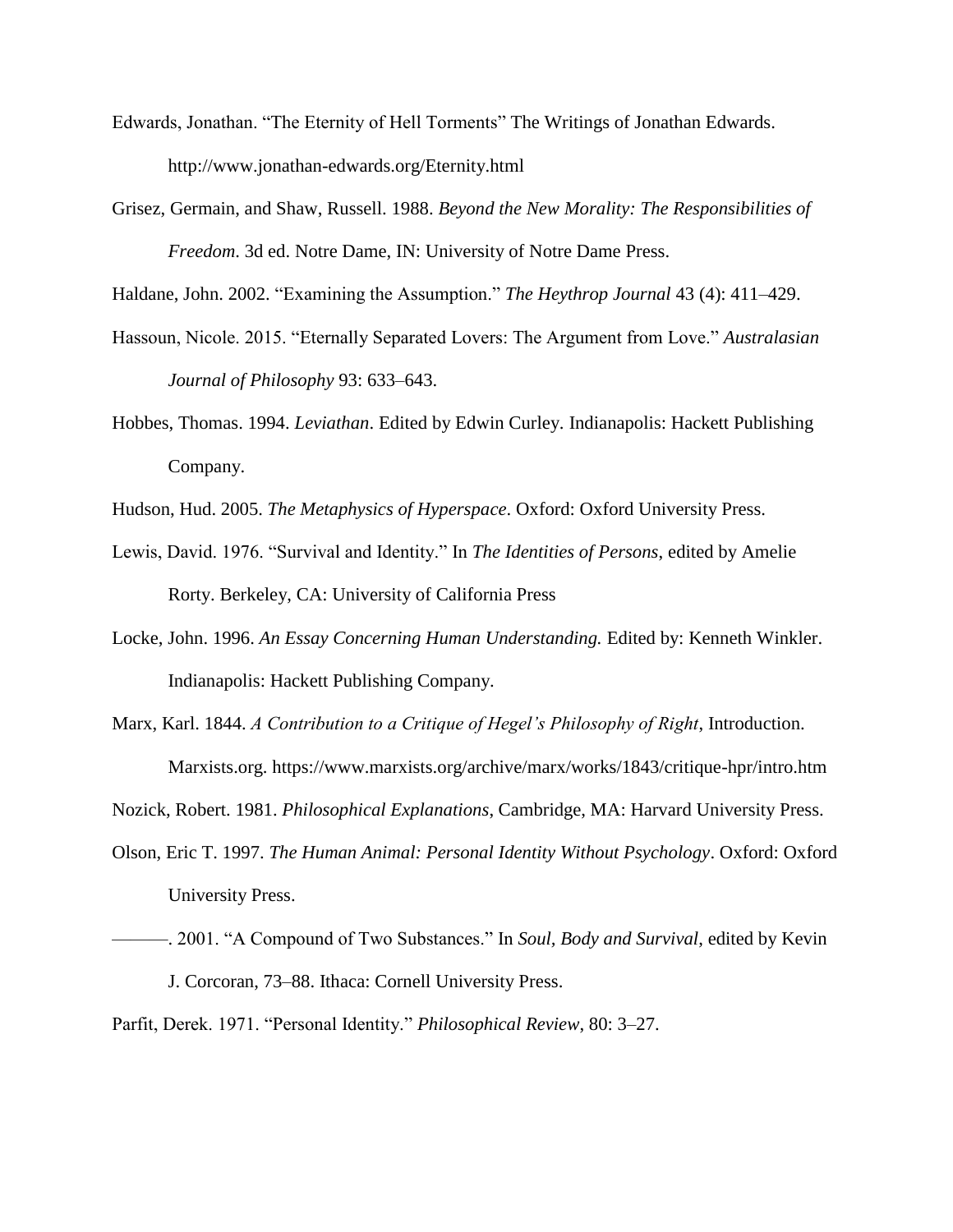Pawl, Timothy and Kevin Timpe. 2009. "Incompatibilism, Sin, and Free Will in Heaven." *Faith and Philosophy* 26 (4)*:* 396–417.

Plantinga, Alvin. 1977. *God, Freedom, and Evil*. Grand Rapids: Eerdmans.

- Plato. 2002. "The Phaedo." In *Five Dialogues*, translated by GMA Grube, 93–154. Indianapolis: Hackett Publishing Company.
- Reid, Thomas. 2002. *Essays on the Intellectual Powers of Man*. Edited by Derek R. Brookes. University Park, Pennsylvania: Pennsylvania State University Press.
- Scrutton, Anastasia. 2011. *Thinking Through Feeling: God, Emotion and Passibility*. New York: Continuum.
- Sennett, James F. 1999. "Is There Freedom in Heaven?" *Faith and Philosophy* 16 (1): 69–82.
- Shoemaker, Sydney. 1970. "Persons and Their Pasts." *American Philosophical Quarterly*, 7: 269–285.
- Talbott, Thomas. 2013. "Heaven and Hell in Christian Thought." In *The Stanford Encyclopedia of Philosophy*, Spring 2014 ed., edited by E. Zalta. URL:

http://plato.stanford.edu/archives/spr2014/entries/heaven-hell/.

- Van Inwagen, Peter. 1978. "The Possibility of Resurrection." *International Journal for the Philosophy of Religion*, 9: 114–21.
- Zimmerman, Dean. 1999. "The Compatibility of Materialism and Survival: The 'Falling Elevator' Model." *Faith and Philosophy* 16 (2): 194–212.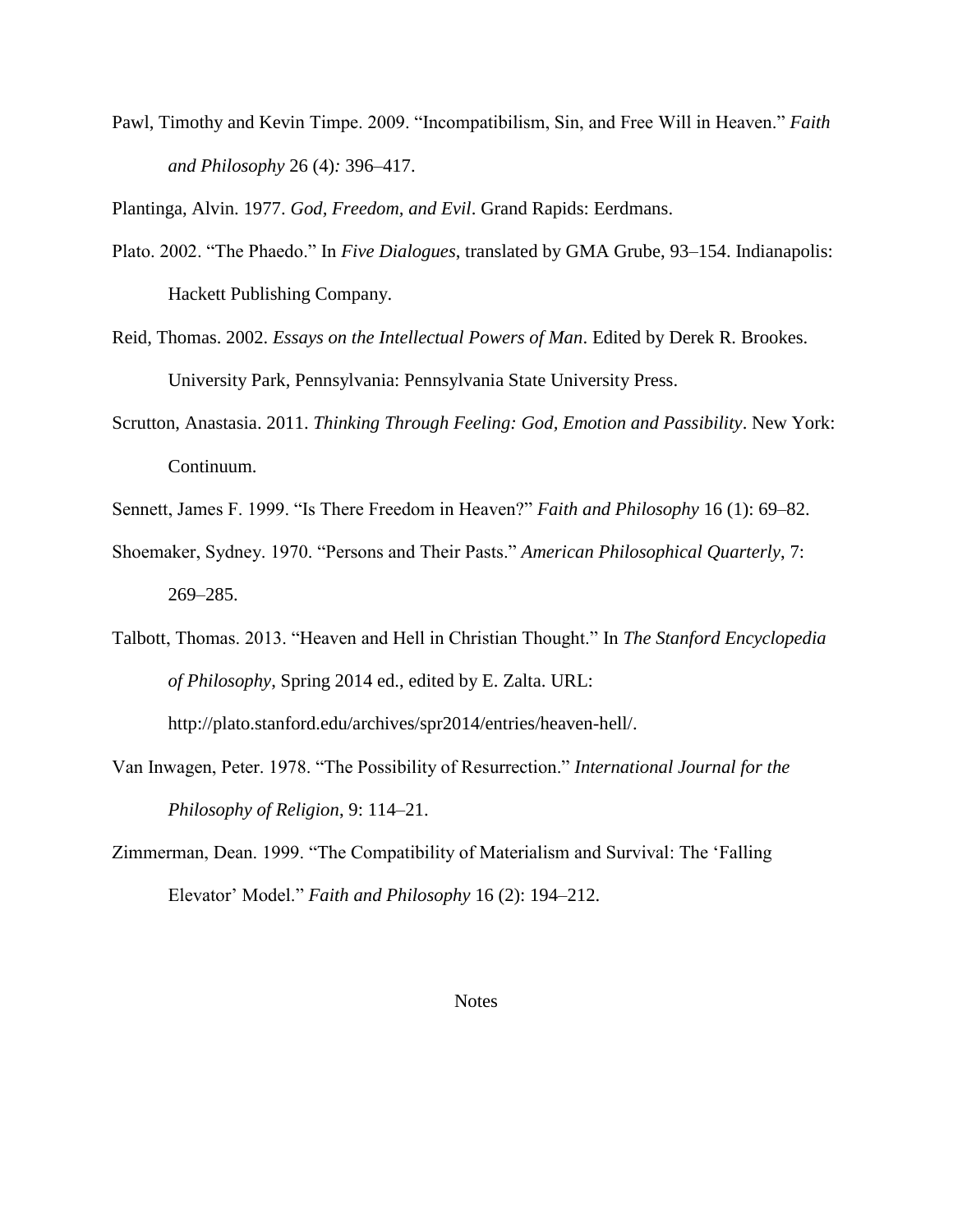- 1. http://www.pewresearch.org/fact-tank/2015/11/10/most-americans-believe-in-heaven-andhell/
- 2. According to "AskaNaturalist.com" this is not true. We never replace neurons in our cerebral cortex, for example, and cardiomyocyte heart cells are replaced very slowly, so that even in very old people, probably less than half of those cells have been replaced (http://askanaturalist.com/do-we-replace-our-cells-every-7-or-10-years/). However, this does not affect the point. It may very soon be possible to have nanobots replace our cells at a steady rate so that it *would* be true that we replace every cell over seven years, but should this happen this would *not* mean that after seven years we are different people.
- 3. "Bart Sells His Soul," the fourth episode of the seventh season of *The Simpsons*, written by Greg Daniels.
- 4. After writing this I watched "San Junipero," the fourth episode of the third season of Charlie Brooker's *Black Mirror*, where the same parallel is noted by the character of Kelly.
- 5. He does this by telling her things she "remembers" but has never told anyone.
- 6. Guillon's terminology is also slightly different. For example, Olson uses "resurrection" to cover all possible post-mortem conscious existence, which would of course include heaven. However, for Guillon existence in heaven is the "intermediate state" between life on Earth and life after the resurrection that Christian doctrine promises the faithful. Guillon also uses the term "anthropology" to refer to what I have called "theories of personal identity" rather than the academic discipline of studying terrestrial cultures.
- 7. Plato's argument for this is contained in his dialogue *Phaedo*. It is, it must be said, a decidedly fishy argument.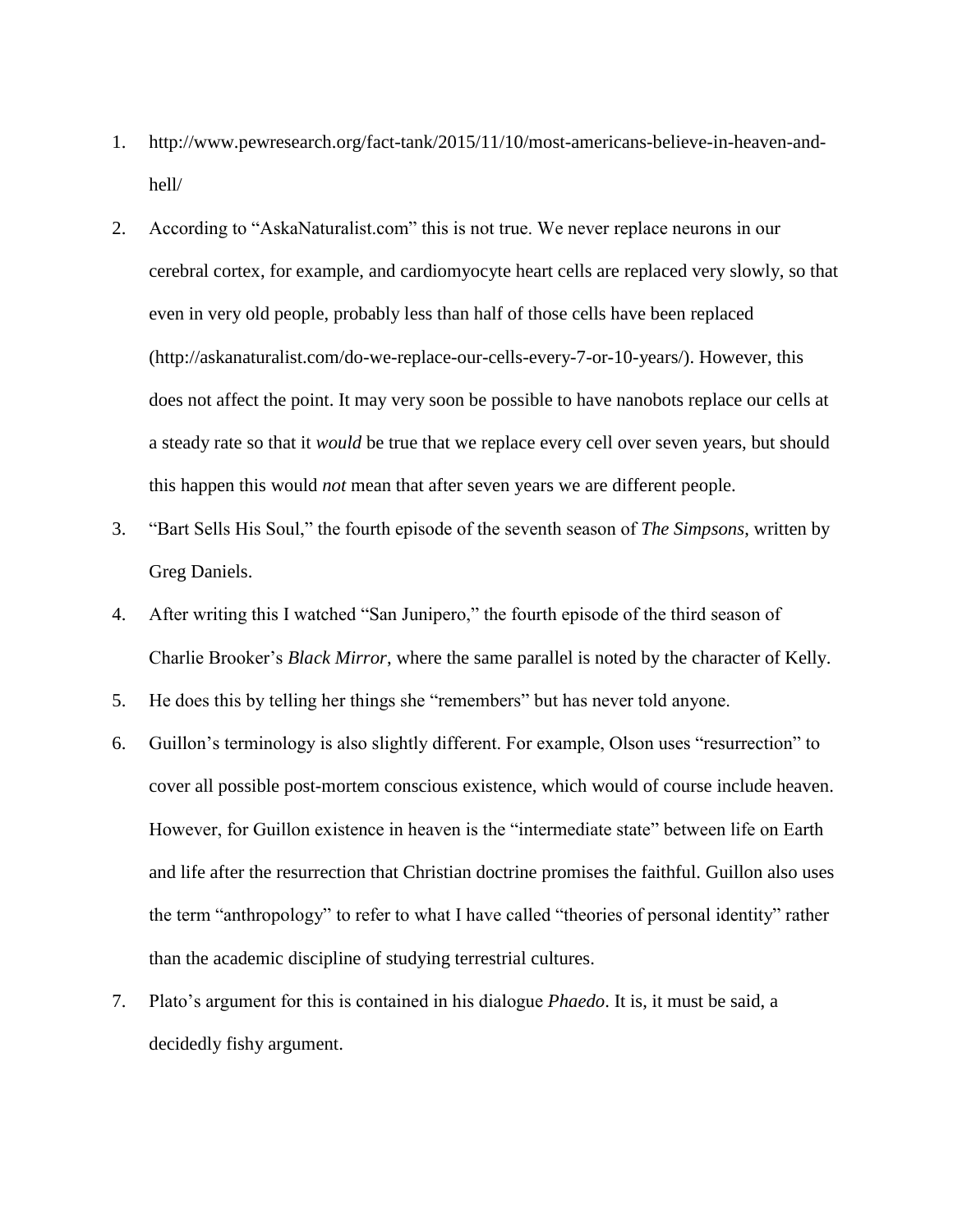- 8. I should note that Guillon argues that it was not Platonic influence that introduced dualism into Christianity, although, as he notes, many scholars disagree with him.
- 9. Especially Book 3, verses 19-20: "For that which befalleth the sons of men befalleth beasts; even one thing befalleth them: as the one dieth, so dieth the other; yea, they have all one breath; so that a man hath no preeminence above a beast: for all is vanity. All go unto one place; all are of the dust, and all turn to dust again."
- 10. It has been estimated that every time we breathe, we breathe in at least one molecule that was exhaled in Julius Caesar's last breath! See http://futurism.com/estimating-how-manymolecules-you-breathe-that-were-from-julius-caesars-last-breath/.
- 11. "Second Chances," the 24th episode of the sixth season, teleplay by René Echevarria, story by Michael A. Medlock.
- 12. Olson 2001.
- 13. One might resist this characterization: if the heresy is claiming that one can *merit* admission into heaven without God's grace, it is consistent with it being possible to *approach* heaven (or even to break into it) – the one being a normative claim while the latter a descriptive one.
- 14. This view of heaven would dovetail neatly with the materialist accounts of post-mortem existence defended by van Inwagen and Zimmerman. One puzzle with those views is how our real bodies could be whisked away by God without us noticing. If they just move "sideways" into a different dimension, then it would look just like they vanished from our point of view.
- 15. *John 3:13*: "And no man hath ascended up to heaven, but he that came down from heaven."
- 16. This is part of what Marx meant when he referred to religion as the opium of the people.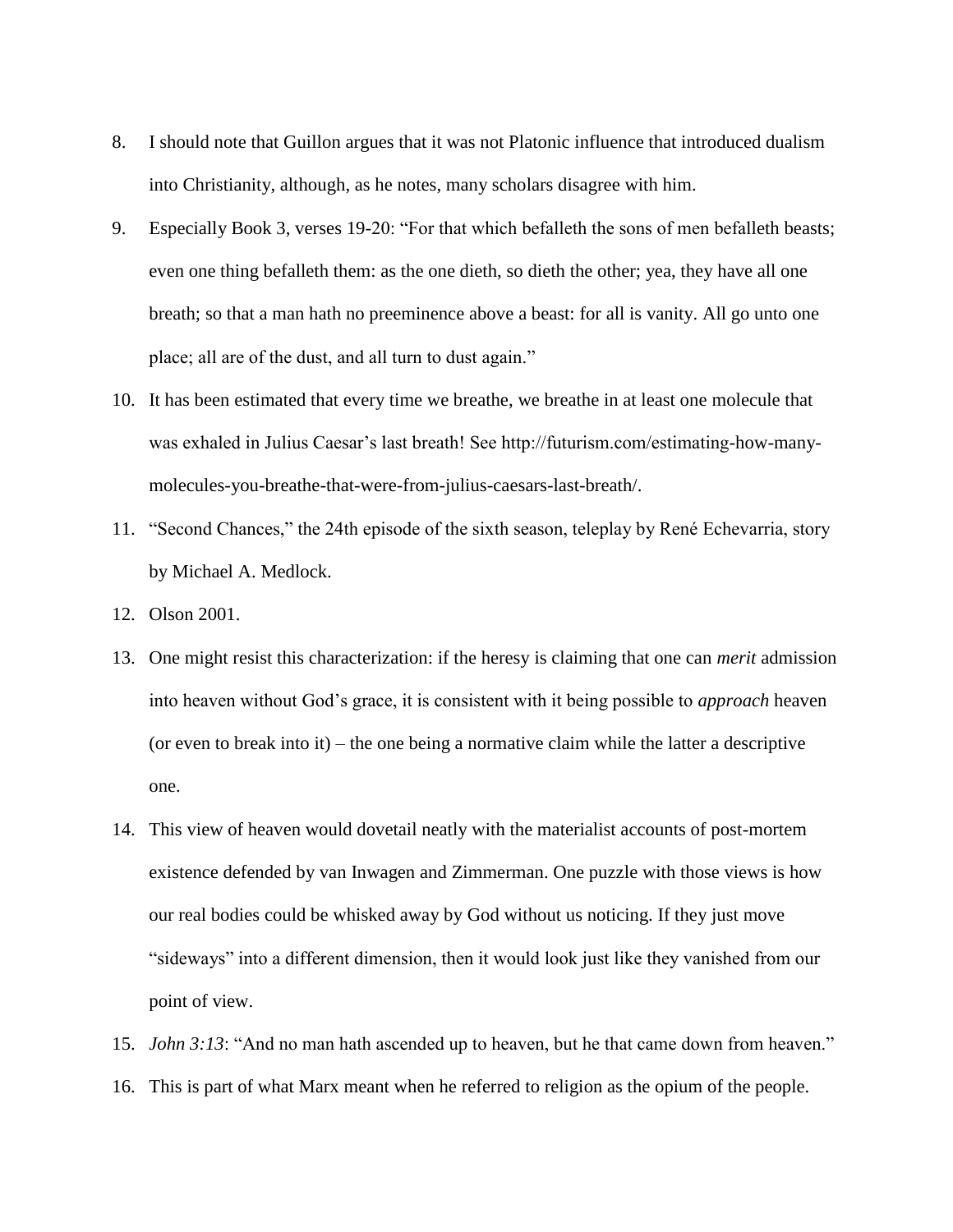- 17. The study of possible worlds is a fecund sub-discipline of philosophy. Perhaps its most fascinating recent (in philosophical terms) development is in the work of David Lewis, who defends the claim (despite, he says, many "incredulous stares") that all of the possible worlds are *real* (rather than, as many other philosophers argue, simply *descriptions* of universes, as you might find in the code of a massive computer game), and all that makes *our* universe special is that it is ours, but you could say the same of everybody else's. "Actual" for Lewis is an "indexical" – a word like "me" or "here" whose referent depends on its circumstance of utterance. As one might imagine, if Lewis is right, then the problem of evil is massive indeed, for there are real universes consisting of nothing but innocent souls suffering horrendous torments. But on the upside, there is a universe somewhere within which you, dear reader (or at least your "counterpart," to use Lewis's terminology) are the happiest and richest person who exists.
- 18. This is not to say that one can truly surprise God, because God can know all possible courses of action and the precise probability of each. It is also worth noting that Open Theism is committed to a certain view of time and God's relationship to it, specifically, that God experiences time just as we do, as a "moving now", rather than being outside of time, viewing creation as a four-dimensional object. Another fascinating issue in metaphysics and philosophy of religion that we don't have space (or time, or spacetime) for.
- 19. Of course, Calvin himself was certainly no universalist.
- 20. Bennett 1974, 129.
- 21. In chapter 10 I call the first claim "TVF" for "Transcendent Value of Freedom" and the second "IEF" for the Inevitability of Evil accompanying Freedom.